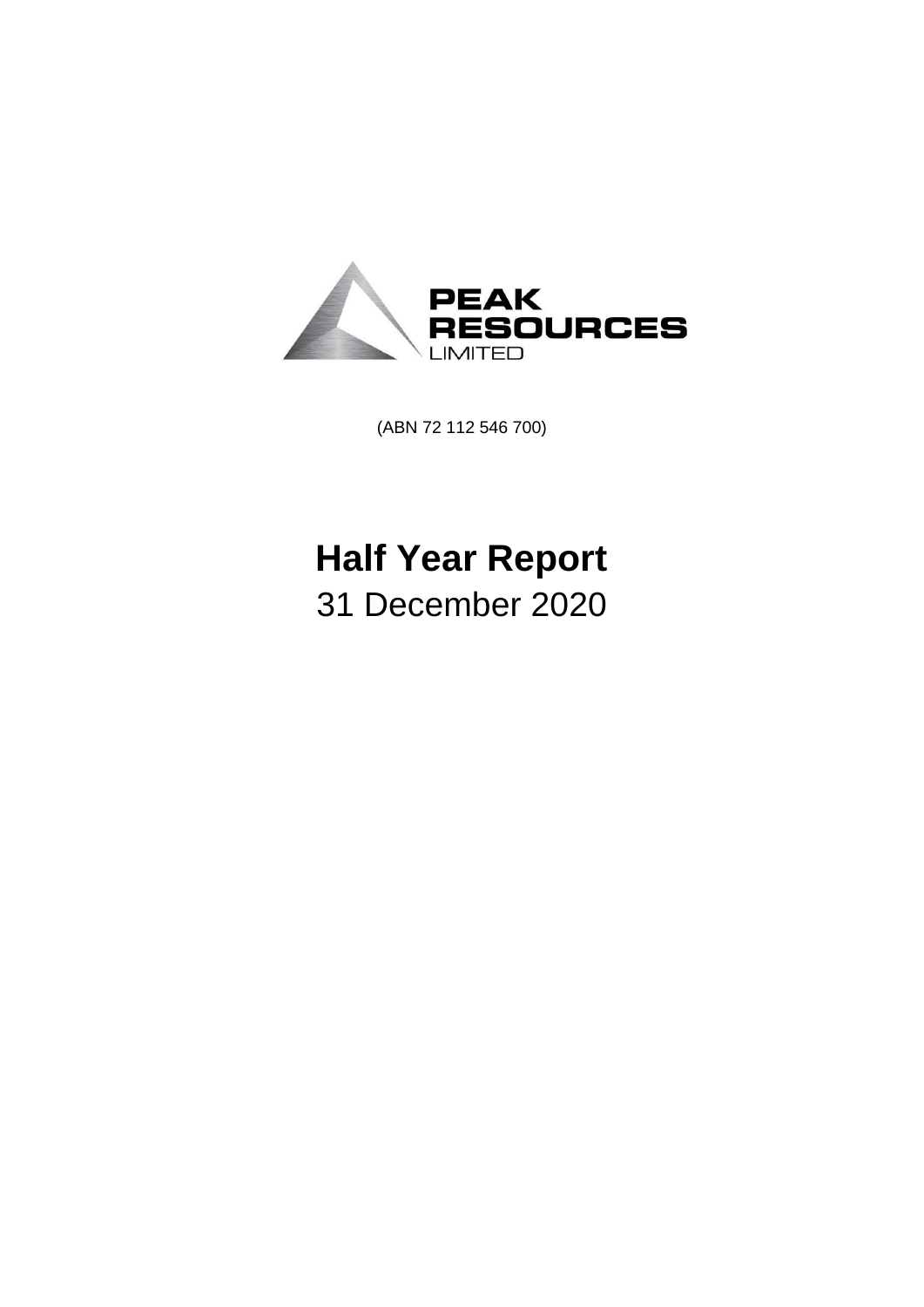## **COMPANY DIRECTORY**

#### **Non-Executive Chairman**

Tony Pearson

#### **Managing Director**

Bardin Davis

## **Non-Executive Directors**

Abdulla Mwinyi Giselle Collins Rebecca Morgan

#### **Company Secretary**

Philip Rundell

#### **Principal and Registered Office**

Mezzanine Floor 190 St Georges Terrace PERTH WA 6000 Telephone: (08) 9200 5360 Facsimile: (08) 9226 3831

#### **Auditors**

Ernst & Young 11 Mounts Bay Road PERTH WA 6000

#### **Share Registrar**

Link Market Service Limited Level 12,680 George Street SYDNEY NSW 2000

#### **Securities Exchange Listing**

Australian Securities Exchange (Home Exchange: Perth, Western Australia) Code: PEK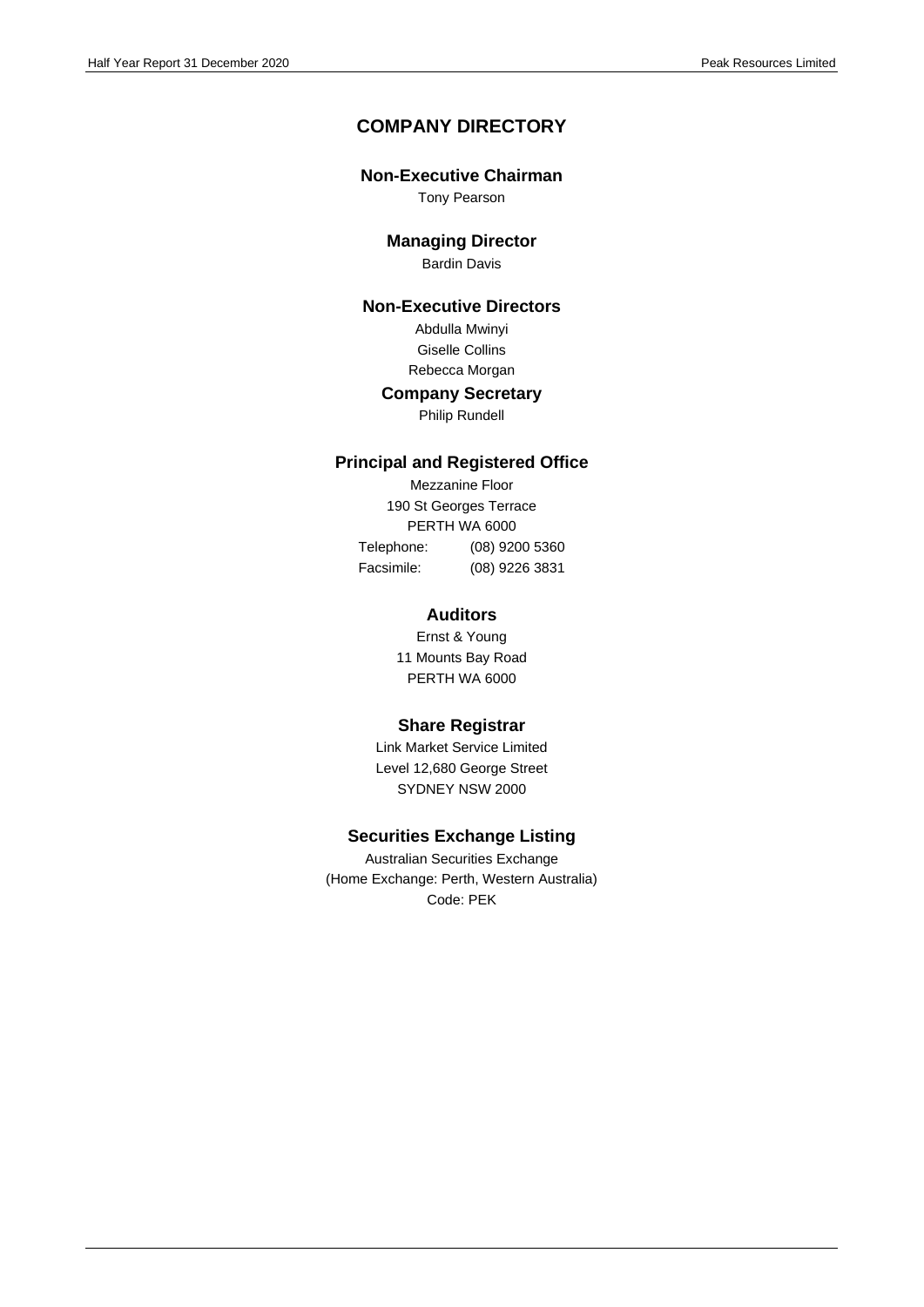# **CONTENTS PAGE** Directors' Report **2** Auditor's Independence Declaration to the Directors of Peak Resources Limited **5** Consolidated Statement of Comprehensive Income **6** Consolidated Statement of Financial Position **7** Consolidated Statement of Cash Flows **8** Consolidated Statement of Changes in Equity **9** Notes to the Financial Statements **10** Directors' Declaration **17** Independent Auditor's Review Report to the Members of Peak Resources Limited **18**

#### -1-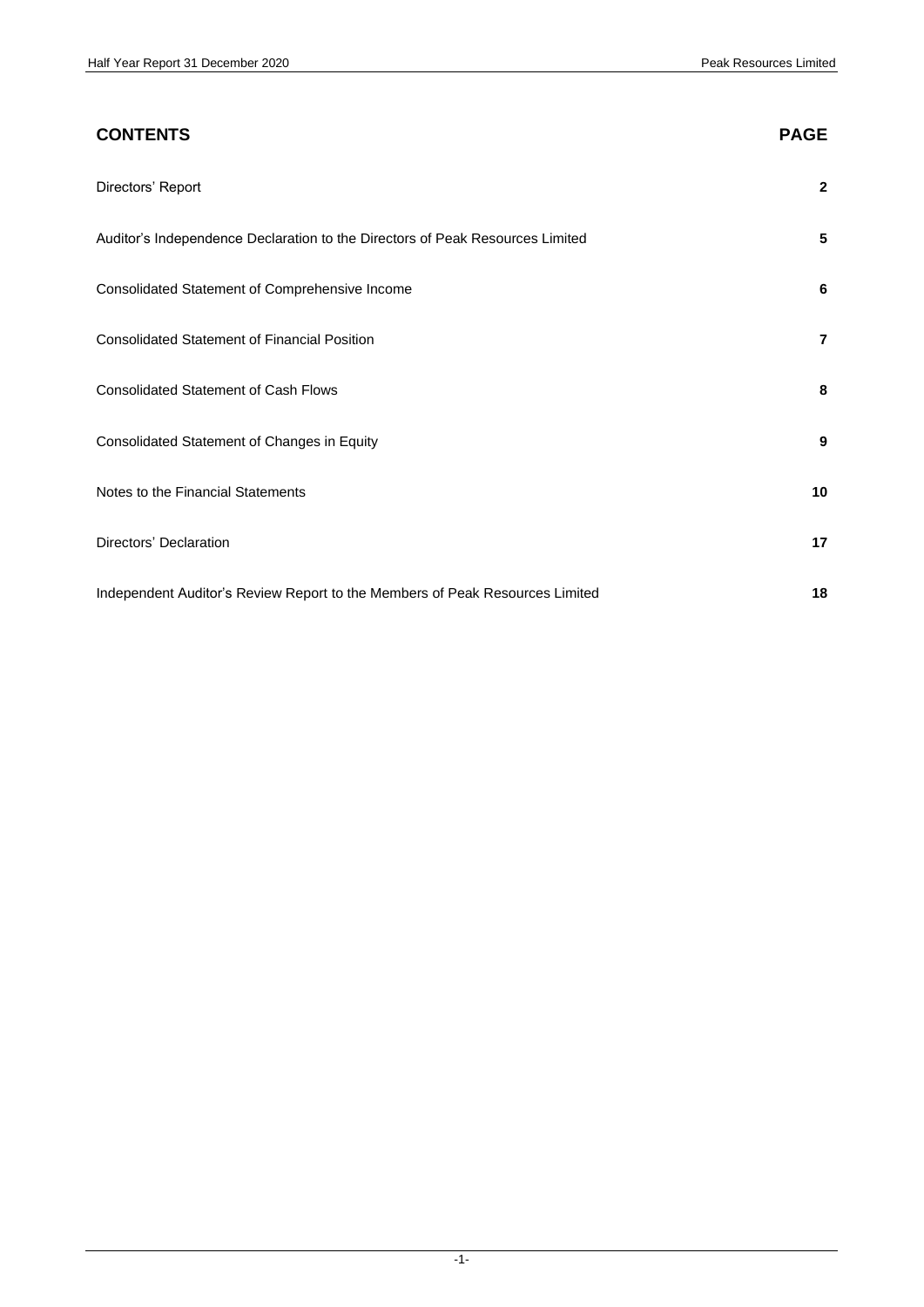## **Director's Report**

Your directors submit the financial report of the consolidated entity for the half year ended 31 December 2020. In order to comply with the provisions of the Corporations Act 2001, the directors report as follows:

#### **Directors**

The names of directors who held office during or since the end of the half year and until the date of this report are as below. Directors were in office for this entire period unless otherwise stated.

| Tony Pearson          | Non-Executive Chairman (appointed Chair 21 October 2020)                                 |
|-----------------------|------------------------------------------------------------------------------------------|
| <b>Bardin Davis</b>   | Managing Director (MD) (appointed Non-Exec Director 21 October 2020, MD 9 December 2020) |
| Abdullah Mwinyi       | Non-Executive Director (appointed 15 November 2020)                                      |
| Giselle Collins       | Non-Executive Director (appointed 9 March 2021)                                          |
| Rebecca Morgan        | Non-Executive Director (appointed 9 March 2021)                                          |
| Jonathan Murray       | Non-Executive Director (resigned 8 March 2021)                                           |
| <b>Peter Meurer</b>   | Non-Executive Chairman (resigned 17 September 2020)                                      |
| <b>Robert Sennitt</b> | Non-Executive Director (resigned 17 September 2020)                                      |

#### **Review of Operations**

The Company continues to progress the development and commercialisation of its world-class strategic assets; the Ngualla Rare Earth deposit in Tanzania and the Teesside Rare Earth separation facility in the UK (together the Ngualla Rare Earth Project) aiming to become a long-term, low cost supplier of Neodymium and Praseodymium (NdPr) Oxide to the expanding high-tech permanent magnet market.



The consolidated entity recorded an operating loss after income tax of \$2,119,413 for the half-year ended 31 December 2020 (31 December 2019: profit \$7,677,053).

The key events of the Company's operations over the last six months and to the date of this Directors' Report are as follows:

- The Company implemented a board and management restructure.
- An oversubscribed \$4.35 million capital raising was completed.
- The Special Mining Licence application for the Ngualla deposit continues to advance with strong engagement with the Government of the United Republic of Tanzania; and
- Increasingly attractive rare earth fundamentals and rising NdPr Oxide prices.

#### **Board and management restructure**

#### **Confirmation as Chairman – Tony Pearson**

The Company also confirmed the appointment of Tony Pearson as Non-executive Chairman on 21 October 2020. Tony was acting chair following the director resignations noted below. Tony has been an independent Non-executive Director of Peak since August 2018.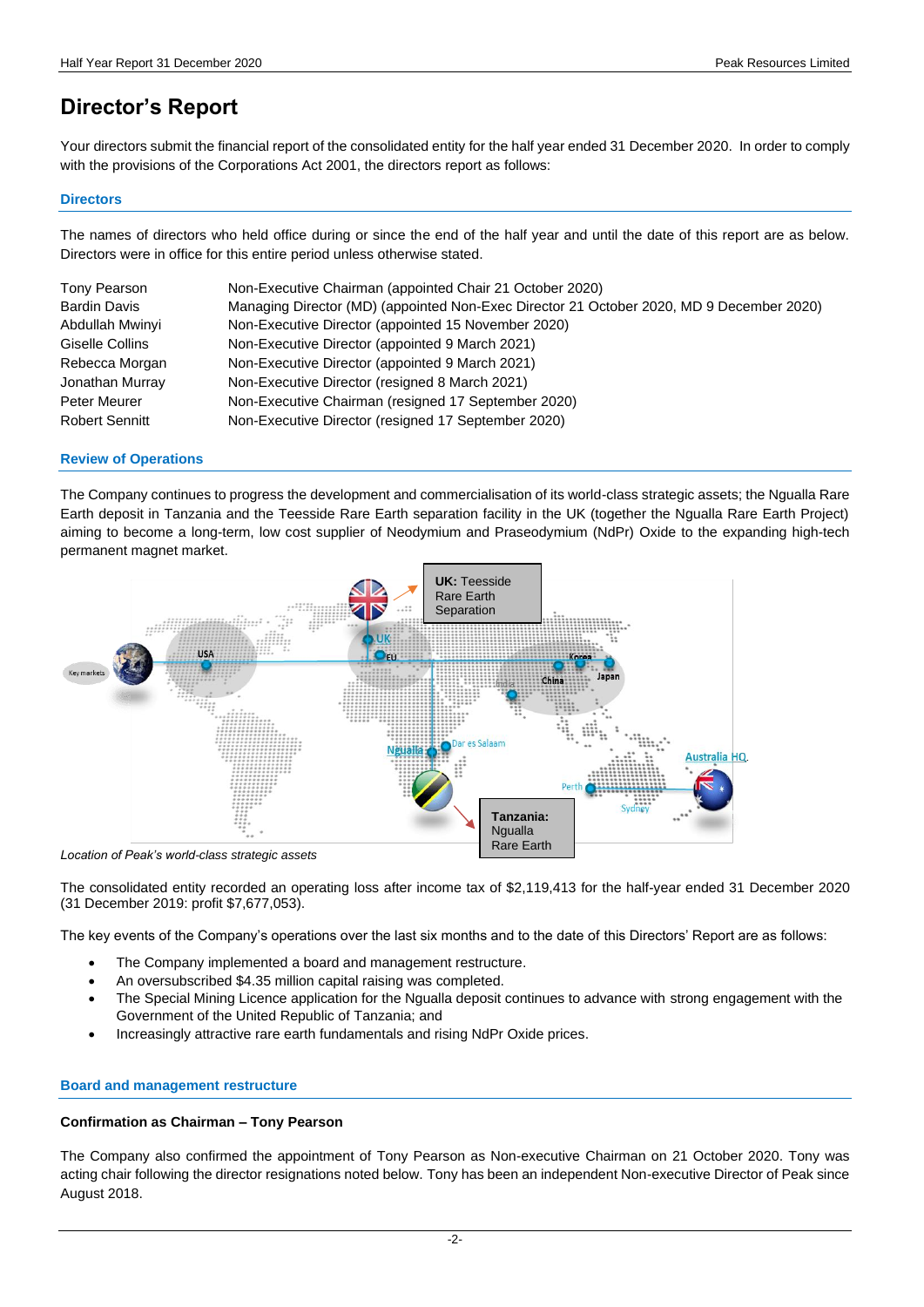Tony is an experienced international natural resources executive and company director. He is currently the Chairman of ASX listed Cellnet, a Trustee of the Royal Botanical Gardens & Domain Trust and a Non-Executive Director of Communicare Inc. He was formerly a Commissioner at the Independent Planning Commission, and previously a group executive at TSX/HKEx listed SouthGobi Resources, based in Hong Kong, where he was responsible for the company's corporate and strategic initiatives. Tony also has over 15 year's commercial and investment banking experience, covering the Asia Pacific natural resources industry, most recently as a Managing Director at HSBC.

#### **Appointment of Managing Director – Bardin Davis**

Bardin Davis was appointed a Non-Executive Director of the Company on 21 October 2020 and commenced executive duties on 9 December 2020. Bardin's immediate focus is to finalise the receipt of the Special Mining License (SML) over the Company's 100% owned Ngualla rare earth deposit in Tanzania, and to oversee the negotiation of the framework agreement with the Tanzanian Government for the development of the Ngualla project on terms that will facilitate the assessment of project financing options.

Bardin has over 20 years of investment banking and corporate experience in the mining and energy sectors. Previous roles include the Chief Financial Officer of UPC\AC Renewables, the Head of the Resources & Energy Group – Asia Pacific, Deputy Head of Corporates – Asia Pacific and Head of Advisory – Australia for HSBC and Head of Metals & Mining Asia for Macquarie Capital. He has significant emerging markets experience and has worked on a broad range of international advisory, capital markets and financing transactions.

#### **Appointment of Company Secretary and Chief Financial Officer – Phil Rundell**

Phil Rundell was appointed Company Secretary and Chief Financial Officer to the Company, effective 16 December 2020.

Phil was a former Partner at Coopers & Lybrand (now PricewatehouseCoopers) and a Director at Ferrier Hodgson. He is now a sole practitioner Chartered Accountant specialising in providing company secretarial, compliance, accounting and reconstruction services.

#### **Appointment of The Hon. Abdullah Mwinyi as a non-executive director**

The Hon. Abdullah Mwinyi joined the board of Peak as non-executive director on 15 November 2020. Abdullah is a member of the Tanzanian Parliament, having entered Parliament in 2007. He has also held roles as a Member of the East African Legislative Assembly (2007 – 2017), where he was Chair of the Legal, Privileges and Rules Committee and the Regional Affairs and Conflict Resolution Committee, and Chair of Swala Oil and Gas (Tanzania) plc. Abdullah is a lawyer by profession, having been awarded a LLB and LLM from the University of Cardiff, and, in 2007, established Asyla Attorneys, where he specialises in corporate, commercial, labour and employment law.

#### **Appointment of Giselle Collins as a non-executive director**

Giselle Collins was appointed to the board of Peak as non-executive director on 9 March 2021. Giselle brings a wealth of audit, risk, governance, and compliance experience to Peak. Giselle is currently Chair of Larrakia Darwin Hotel, a non-executive director of ASX listed Hotel Property Investments and Vinomofo (where she is Chair of both company's Audit & Risk Committees), a nonexecutive of Generation Life and a Trustee of the Royal Botanic Garden & Domain Trust.

Giselle has a Bachelor of Economics degree from the University of Sydney, a Graduate Diploma in Applied Finance and Investments from the Securities Institute of Australia and is a Graduate Member of the Australian Institute of Company Directors. Giselle is also a Member of Chartered Accountants Australia and New Zealand.

Giselle will assume the role of Chair of the Company's Audit & Risk Committee

#### **Appointment of Rebecca Morgan as a non-executive director**

Rebecca Morgan was appointed to the board of Peak as non-executive director on 9 March 2021. Rebecca is a geologist and mining engineer with 19 years of international resources industry experience working with major mining houses, consulting groups, and junior explorers globally, including Africa. She has experience across all sectors of the resource industry, including rare earth market research, project due diligence, independent reporting and mineral asset valuation.

Rebecca has a Bachelor of Science (Hons) Applied Geology; Post Graduate Diploma (Mine Engineering, and a Master of Engineering Science (Majoring in Mineral Economics and Mine Optimisation) from Curtin University. Rebecca is also a Member of the Australian Institute of Geoscientists and the Australian Institute of Mining and Metallurgy.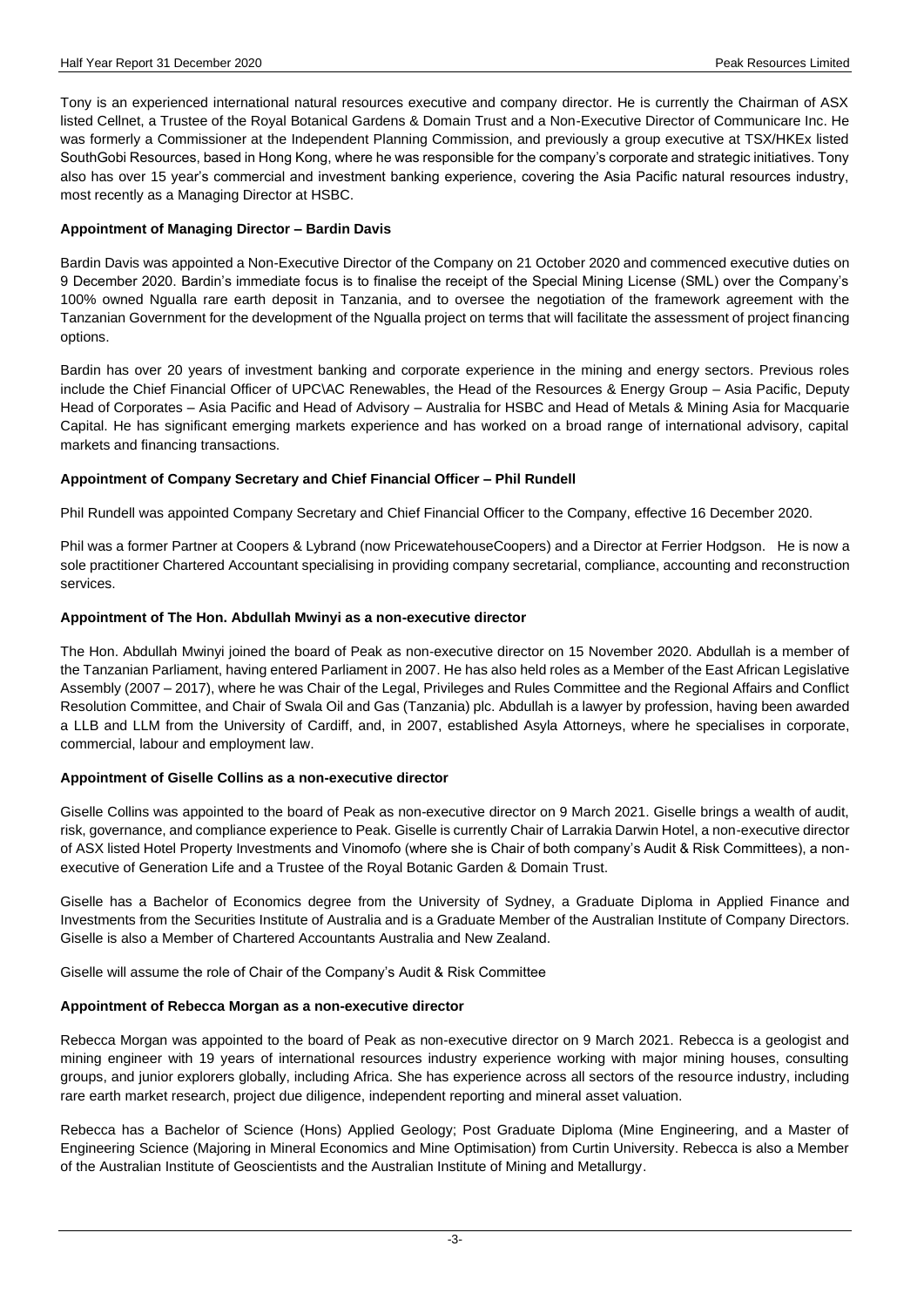The above changes followed the announcements during the half year that Mr Peter Meurer and Mr Rob Sennitt had resigned their respective positions as Non-executive Chairman and Non-executive Director to the Company. In addition, during the period the CEO, Mr Rocky Smith and CFO, Mr Graeme Scott ceased their employment with the Company. Subsequent to the period end, on 8 March 2021, Mr Jonathan Murray resigned as a Non-Executive director of the Company.

#### **\$4.35 million capital raising completed**

#### **\$3.5 million Placement**

In October 2020, the Company completed a placement of 109,375,000 fully paid ordinary shares ("Shares") in the Company at an issue price of \$0.032 per Share to sophisticated, professional and other exempt investors pursuant to section 708 of the Corporations Act 2001 (Cth) to raise \$3,500,000 before costs (Placement).

#### **Share Purchase Plan Offer for \$0.85 million**

In addition to the above Placement, and to ensure wider participation by the Company's existing loyal shareholders, the Company made an offer to all eligible shareholders to participate in a Share Purchase Plan (SPP) to raise up to \$500,000. Due to overwhelming uptake and demand from current shareholders, the Board determined to close the SPP early and to upscale the offer to \$850,000 from the original \$500,000. The Shares offered under the SPP were priced at the same \$0.032 per Share price as the Placement. The SPP closed on 17 November 2020 with 26,562,493 fully paid ordinary shares in the Company issued to existing shareholders.

#### **Events Subsequent to Reporting Date**

Subsequent to the period end, 36,000,000 unlisted and listed options at various exercise prices and expiry dates were exercised to provide gross proceeds of A\$1,801,875 to the Company. A further 8,250,000 shares were issued for gross proceeds of \$435,000.

Other than the matters referred to above there were no other events that have a material impact on the financial statements or operations of the Group and Company.

#### **Auditor's Independence Declaration**

Section 307C of the Corporations Act 2001 requires our auditors, Ernst Young to provide the directors of the Company with an Independence Declaration in relation to the review of the half-year financial report. This Independence Declaration is set out on page 5 of this half year financial report. This report is signed in accordance with a resolution of the Board of Directors made pursuant to s.306(3) of the Corporations Act 2001.

Bardin Davis Managing Director Dated this 12<sup>th</sup> day of March 2021

Tony Pearson Chairman Dated this 12<sup>th</sup> day of March 2021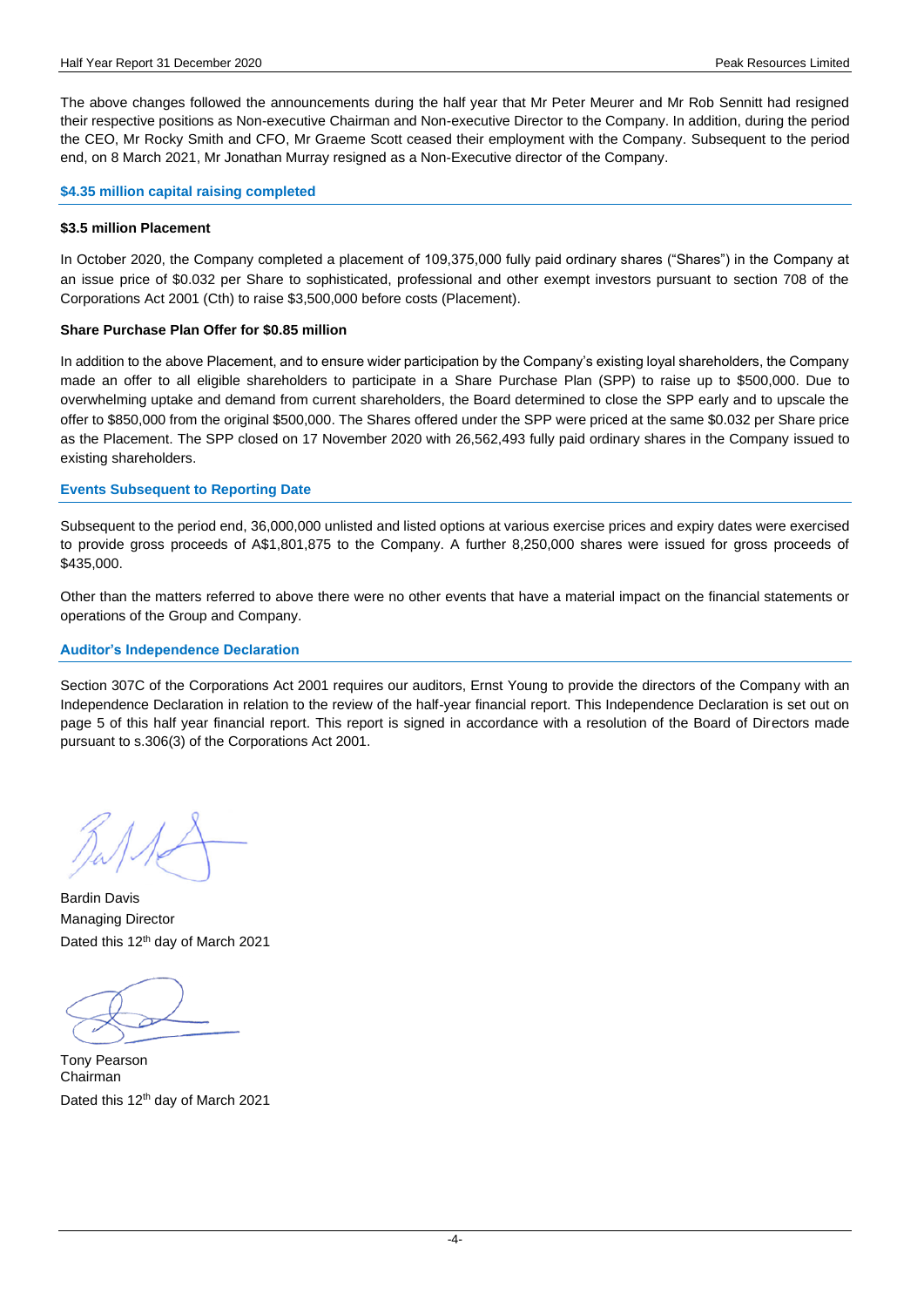

Ernst & Young Ernst & Toung<br>11 Mounts Bay Road<br>Perth WA 6000, Australia<br>GPO Box M939 Perth WA 6843

Tel: +61 8 9429 2222 Fax: +61 8 9429 2436 ey.com/au

## Auditor's independence declaration to the directors of Peak Resources Limited

As lead auditor for the review of the half-year financial report of Peak Resources Limited for the half-year ended 31 December 2020, I declare to the best of my knowledge and belief, there have been:

- No contraventions of the auditor independence requirements of the Corporations Act 2001 in a. relation to the review; and
- No contraventions of any applicable code of professional conduct in relation to the review. b.

This declaration is in respect of Peak Resources Limited and the entities it controlled during the financial period.

Ernst & Young

Ernst & Young

**Pierre Dreyer** Partner 12 March 2021

A member firm of Ernst & Young Global Limited<br>Liability limited by a scheme approved under Professional Standards Legislation

PO:AJ:PEAK:004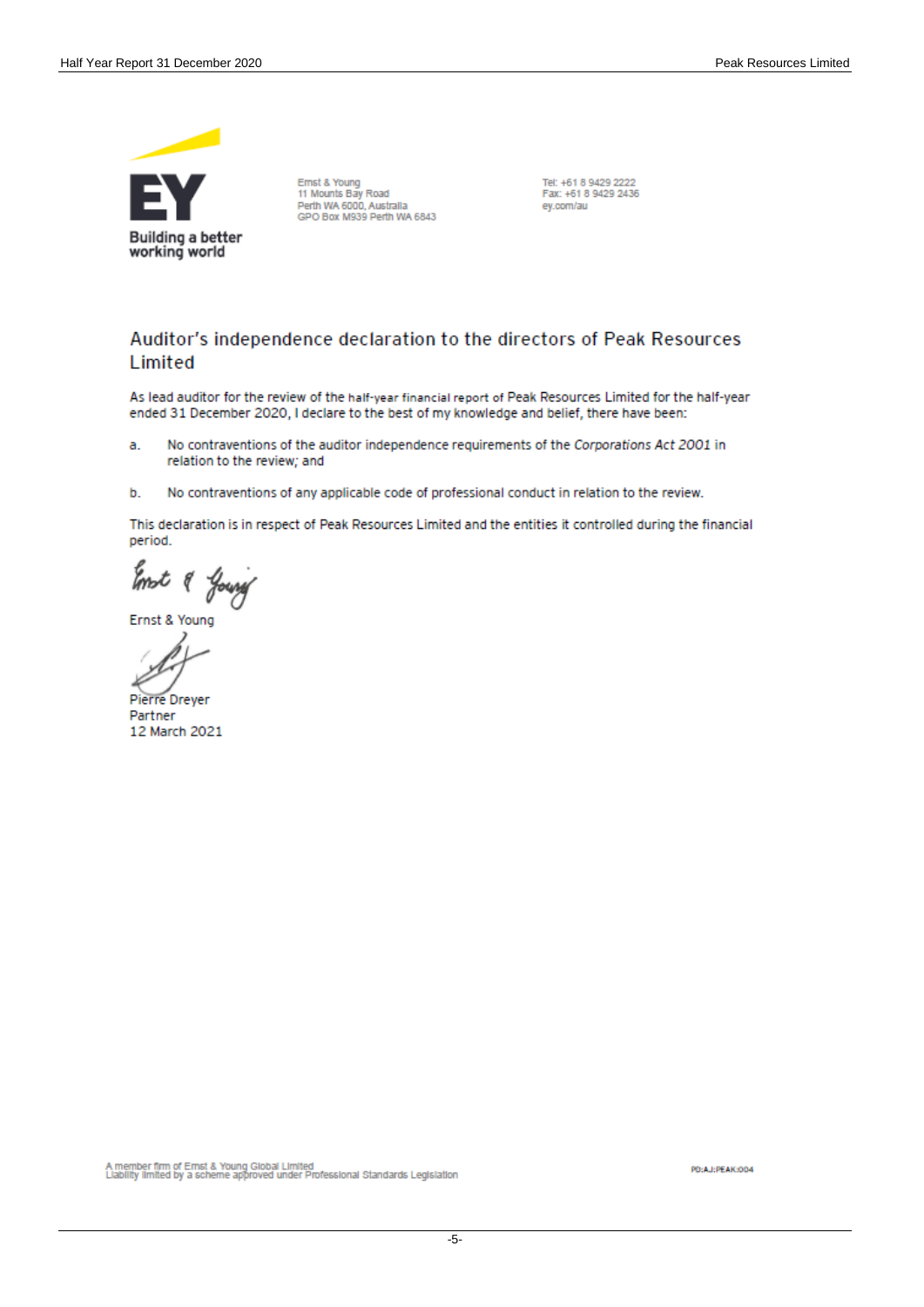### **CONSOLIDATED STATEMENT OF COMPREHENSIVE INCOME For the Half Year Ended 31 December 2020**

|                                                                                         | <b>Consolidated</b> |                           |                           |
|-----------------------------------------------------------------------------------------|---------------------|---------------------------|---------------------------|
|                                                                                         | <b>Notes</b>        | 31 December<br>2020<br>\$ | 31 December<br>2019<br>\$ |
| Interest received                                                                       |                     | 6,015                     | 24,191                    |
| R&D rebate and other grants received                                                    |                     | 101,762                   | 110,037                   |
| Gain on derecognition of associate                                                      | 5                   |                           | 10,429,216                |
|                                                                                         |                     | 107,777                   | 10,563,444                |
| Employee benefits expenses                                                              |                     | (140, 564)                | (309, 697)                |
| Share based payments expenses                                                           |                     | (261, 141)                | (683, 897)                |
| Depreciation and amortisation expenses                                                  |                     | (9,405)                   | (2,809)                   |
| Loss on disposal of assets                                                              |                     | (543)                     |                           |
| Accretion of interest on royalty liability                                              | 7                   | (166, 091)                |                           |
| Borrowing costs                                                                         |                     |                           | (286, 187)                |
| Administrative and other costs                                                          | 3                   | (670, 705)                | (856, 077)                |
| Technical feasibility costs                                                             | 3                   | (978, 741)                | (324, 187)                |
| Share of loss of associate                                                              | 4                   |                           | (353,988)                 |
| Fair value adjustments to other assets measured at fair value<br>through profit or loss |                     |                           | (69, 549)                 |
|                                                                                         |                     | (2,227,190)               | (2,886,391)               |
| (Loss)/profit before income tax expense                                                 |                     | (2, 119, 413)             | 7,677,053                 |
| Income tax expense                                                                      |                     |                           |                           |
| Net (loss)/profit for the period                                                        |                     | (2, 119, 413)             | 7,677,053                 |
| Other comprehensive (loss)/income                                                       |                     |                           |                           |
| Items which may be subsequently reclassified to profit or loss                          |                     |                           |                           |
| Exchange differences on translation of foreign operations                               |                     | (5,439,686)               | (858, 495)                |
| Recycled to the profit and loss on derecognition of associate                           |                     |                           | (3,764,893)               |
| Group's share of associate's other comprehensive income                                 |                     |                           | 503,253                   |
| Other comprehensive (loss)/income for the period net of tax                             |                     | (5,439,686)               | (4, 120, 135)             |
| Total comprehensive (loss)/income for the period                                        |                     | (7, 559, 099)             | 3,556,918                 |
| Basic and diluted earnings/(loss) per share (in cents)                                  |                     | (0.14)                    | 0.77                      |

The statement should be read in conjunction with the accompanying notes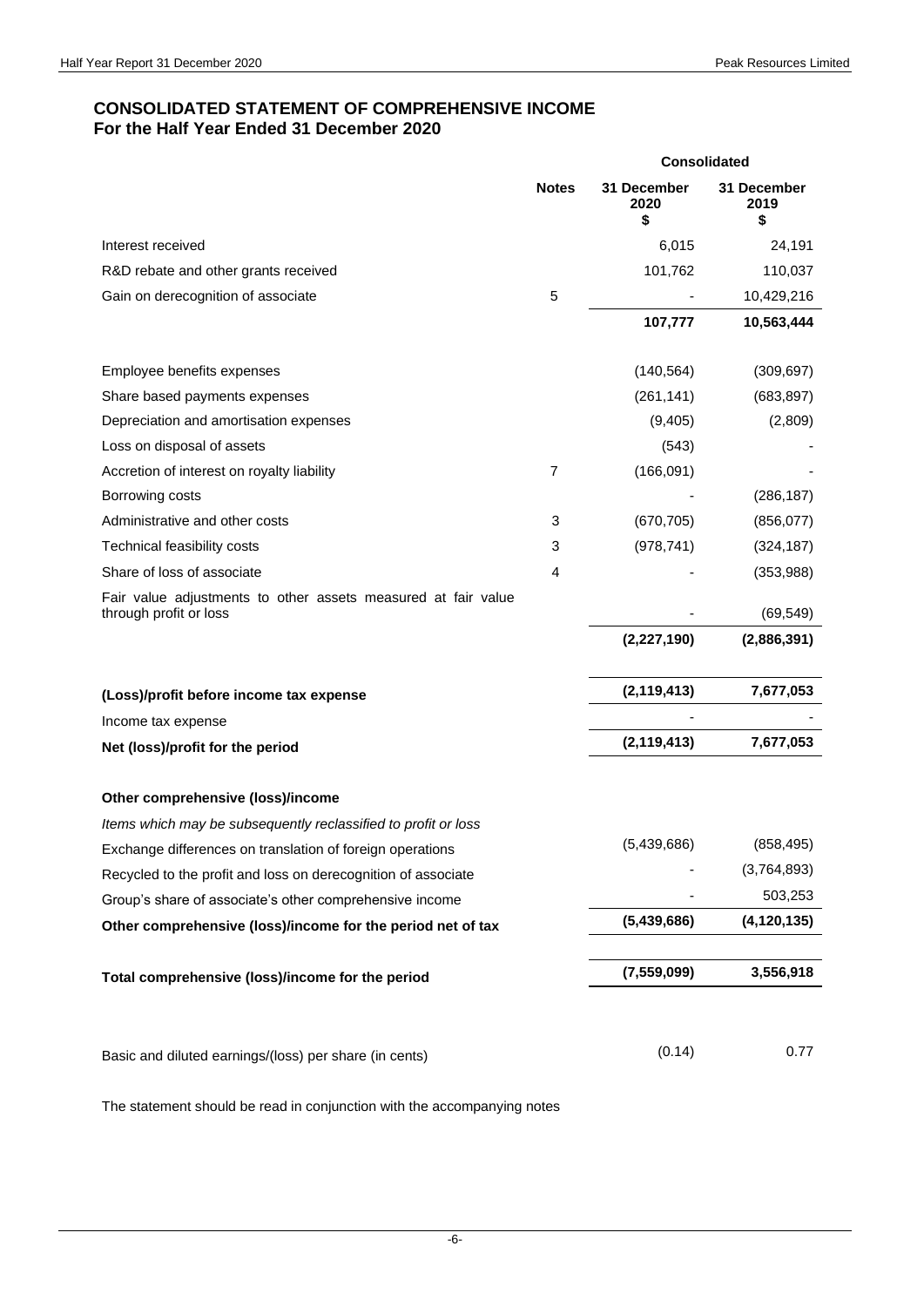## **CONSOLIDATED STATEMENT OF FINANCIAL POSITION As at 31 December 2020**

|                                                    |                  | <b>Consolidated</b>                |                                |  |
|----------------------------------------------------|------------------|------------------------------------|--------------------------------|--|
|                                                    | <b>Notes</b>     | As at<br>31 December<br>2020<br>\$ | As at<br>30 June<br>2020<br>\$ |  |
| <b>ASSETS</b>                                      |                  |                                    |                                |  |
| <b>Current assets</b><br>Cash and cash equivalents |                  |                                    |                                |  |
| Trade and other receivables                        |                  | 4,788,998<br>52,944                | 2,546,021<br>31,962            |  |
| Other financial assets                             |                  | 30,000                             | 30,000                         |  |
| Prepayments                                        |                  | 47,546                             | 84,466                         |  |
| <b>Total current assets</b>                        |                  | 4,919,488                          | 2,692,449                      |  |
| <b>Non-current assets</b>                          |                  |                                    |                                |  |
| Property, plant and equipment                      |                  | 31,544                             | 41,789                         |  |
| Exploration and evaluation costs                   | 6                | 53,376,651                         | 59,419,382                     |  |
| Investments                                        |                  | 8,000                              | 8,000                          |  |
| Other assets                                       |                  | 219,283                            | 219,284                        |  |
| <b>Total non-current assets</b>                    |                  | 53,635,478                         | 59,688,455                     |  |
| <b>Total assets</b>                                |                  | 58,554,966                         | 62,380,904                     |  |
| <b>LIABILITIES</b>                                 |                  |                                    |                                |  |
| <b>Current liabilities</b>                         |                  |                                    |                                |  |
| Trade and other payables                           |                  | 382,688                            | 412,178                        |  |
| Provisions                                         |                  | 11,386                             | 242,936                        |  |
| <b>Total current liabilities</b>                   |                  | 394,074                            |                                |  |
| <b>Non-current liabilities</b>                     |                  |                                    | 655,114                        |  |
| Royalty liability                                  | $\overline{7}$   | 5,413,411                          |                                |  |
| <b>Total non-current liabilities</b>               |                  |                                    | 5,857,433                      |  |
|                                                    |                  | 5,413,411                          | 5,857,433                      |  |
| <b>Total liabilities</b>                           |                  | 5,807,485                          | 6,512,547                      |  |
| <b>Net assets</b>                                  |                  | 52,747,481                         | 55,868,357                     |  |
| <b>EQUITY</b>                                      |                  |                                    |                                |  |
| Contributed equity                                 | 8                | 104,070,417                        | 99,893,335                     |  |
| Reserves                                           | $\boldsymbol{9}$ | (1,562,347)                        | 3,616,198                      |  |
| <b>Accumulated losses</b>                          |                  | (49,760,589)                       | (47, 641, 176)                 |  |
| <b>Total equity</b>                                |                  | 52,747,481                         | 55,868,357                     |  |

The statement should be read in conjunction with the accompanying notes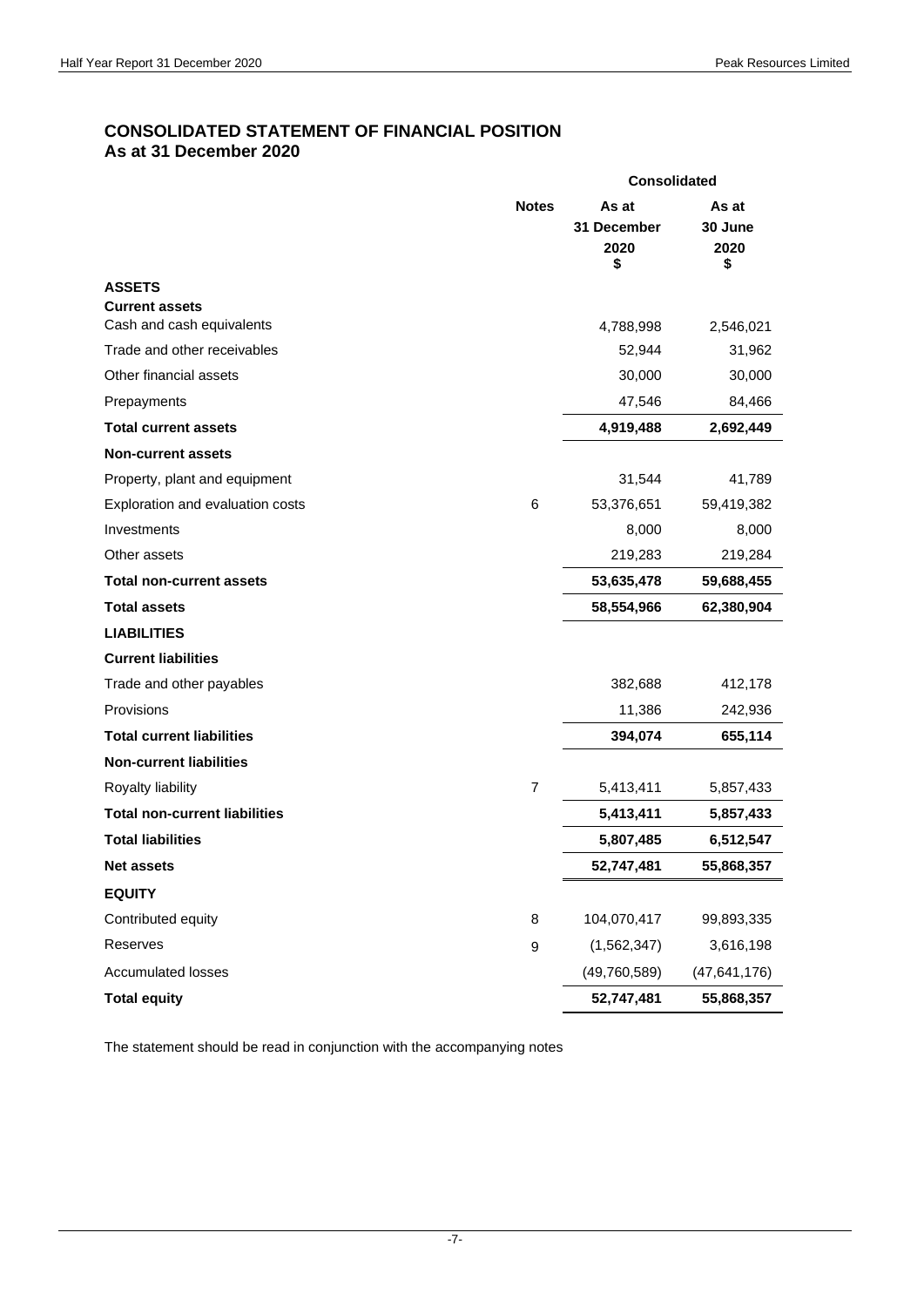## **CONSOLIDATED STATEMENT OF CASH FLOWS For the Half Year Ended 31 December 2020**

|                                                    |              | <b>Consolidated</b>       |                           |
|----------------------------------------------------|--------------|---------------------------|---------------------------|
|                                                    | <b>Notes</b> | 31 December<br>2020<br>\$ | 31 December<br>2019<br>\$ |
| <b>OPERATING ACTIVITIES</b>                        |              |                           |                           |
| Payments to suppliers and employees                |              | (2,043,637)               | (1,447,428)               |
| Interest received                                  |              | 8,382                     | 22,306                    |
| R&D tax refund and other grants received           |              | 101,762                   | 110,037                   |
| Borrowing costs paid                               |              |                           | (60, 858)                 |
| Cash used in operating activities                  |              | (1,933,493)               | (1, 375, 943)             |
| <b>INVESTING ACTIVITIES</b>                        |              |                           |                           |
| Acquisition of property, plant and equipment       |              | (233)                     | (7,617)                   |
| Proceeds from sale of non-current assets           |              | 530                       |                           |
| Investment in associate                            |              |                           | (667, 861)                |
| Cash acquired on acquisition of associate          | 5            |                           | 41,897                    |
| Cash used in investing activities                  |              | 297                       | (633, 581)                |
| <b>FINANCING ACTIVITIES</b>                        |              |                           |                           |
| Proceeds from issue of equity shares               |              | 4,533,002                 | 4,795,534                 |
| Cost of issuing equity shares                      |              | (355, 920)                | (115, 638)                |
| Repayment of borrowings                            |              |                           | (1, 914, 947)             |
| Proceeds from borrowings                           |              |                           | 48,247                    |
| Loan to associate and other parties                |              |                           | (28,065)                  |
| Cash generated from/(used in) financing activities |              | 4,177,082                 | 2,785,131                 |
|                                                    |              |                           |                           |
| Net increase in cash and cash equivalents held     |              | 2,243,886                 | 775,607                   |
| Balance at the beginning of the period             |              | 2,546,021                 | 2,147,324                 |
| Effect of foreign currency translation             |              | (909)                     | (40, 869)                 |
| Balance at the end of the half year                |              | 4,788,998                 | 2,882,062                 |

The statement should be read in conjunction with the accompanying notes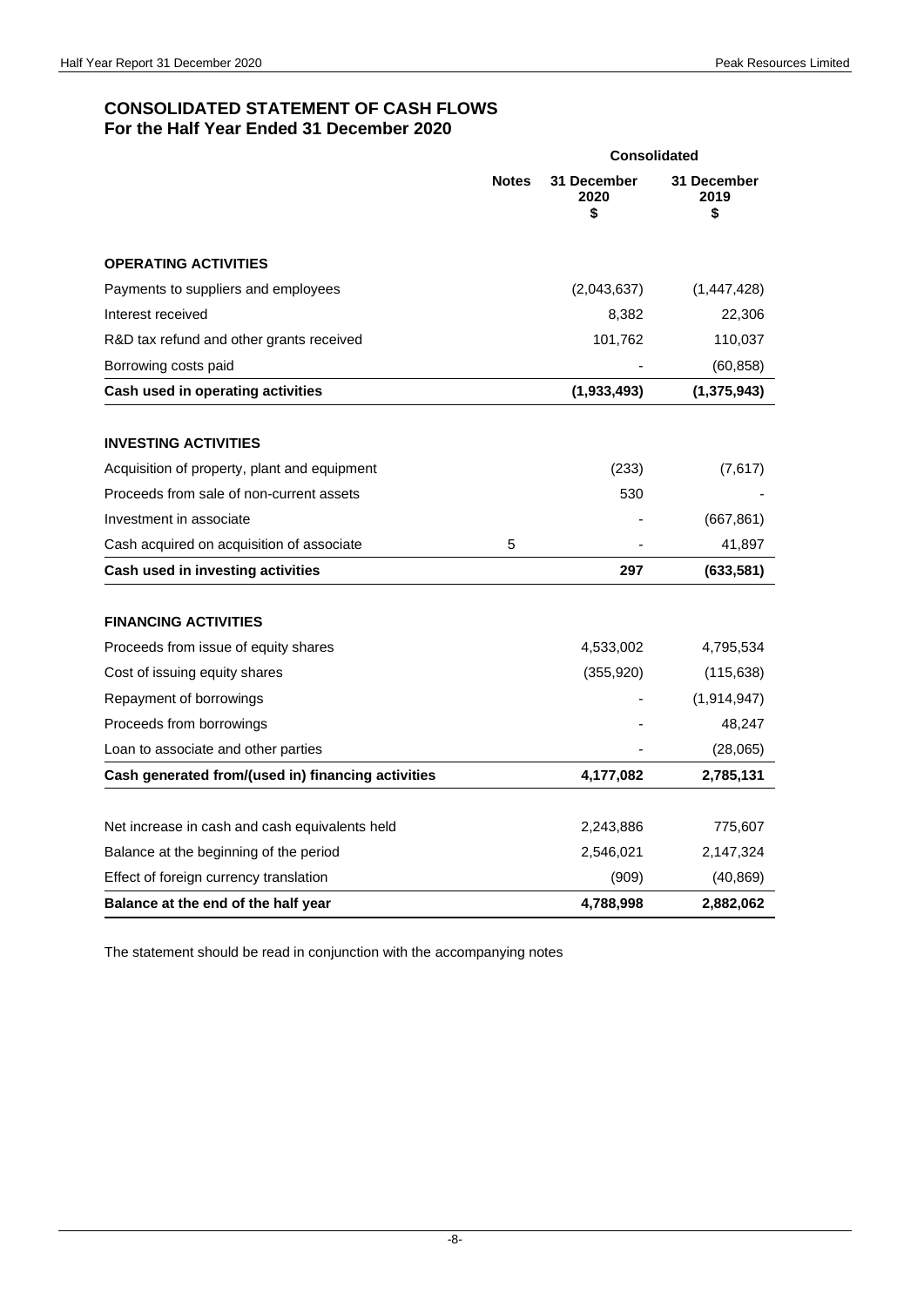## **CONSOLIDATED STATEMENT OF CHANGES IN EQUITY For the Half Year Ended 31 December 2020**

|                                                            | <b>Consolidated</b>                 |                                          |                                                      |                              |               |  |
|------------------------------------------------------------|-------------------------------------|------------------------------------------|------------------------------------------------------|------------------------------|---------------|--|
|                                                            | <b>Contributed</b><br><b>Equity</b> | <b>Share based</b><br>payment<br>reserve | Foreign<br><b>Currency</b><br>translation<br>reserve | <b>Accumulated</b><br>losses | <b>Total</b>  |  |
|                                                            | \$                                  | \$                                       | \$                                                   | \$                           | \$            |  |
| At 1 July 2019                                             | 77,223,630                          | 2,968,113                                | 3,049,287                                            | (55, 293, 890)               | 27,947,140    |  |
| Profit for the period                                      |                                     |                                          |                                                      | 7,677,053                    | 7,677,053     |  |
| Other comprehensive loss                                   |                                     |                                          | (4,623,388)                                          |                              | (4,623,388)   |  |
| Group's share of associate's other<br>comprehensive income |                                     |                                          | 503,253                                              |                              | 503,253       |  |
| Total comprehensive income/(loss) for the<br>period        |                                     |                                          | (4, 120, 135)                                        | 7,677,053                    | 3,556,918     |  |
| Equity issued                                              | 21,400,472                          |                                          |                                                      |                              | 21,400,472    |  |
| <b>Transaction costs</b>                                   | (115, 638)                          |                                          |                                                      |                              | (115, 638)    |  |
| Share based payments                                       |                                     | 683,897                                  |                                                      |                              | 683,897       |  |
| At 31 December 2019                                        | 98,508,464                          | 3,652,010                                | (1,070,848)                                          | (47,616,837)                 | 53,472,789    |  |
| At 1 July 2020                                             | 99,893,335                          | 3,787,758                                | (171, 560)                                           | (47, 641, 176)               | 55,868,357    |  |
| Loss for the period                                        |                                     |                                          |                                                      | (2, 119, 413)                | (2, 119, 413) |  |
| Other comprehensive loss                                   |                                     |                                          | (5,439,686)                                          |                              | (5,481,890)   |  |
| Total comprehensive loss for the period                    |                                     |                                          | (5,439,686)                                          | (2, 119, 413)                | (7, 559, 099) |  |
| Equity issued                                              | 4,533,002                           |                                          |                                                      |                              | 4,533,002     |  |
| <b>Transaction costs</b>                                   | (355, 920)                          |                                          |                                                      |                              | (355, 920)    |  |
| Share based payments                                       |                                     | 261,141                                  |                                                      |                              | 261,141       |  |
| At 31 December 2020                                        | 104,070,417                         | 4,048,899                                | (5,611,246)                                          | (49,760,589)                 | 52,747,481    |  |
|                                                            |                                     |                                          |                                                      |                              |               |  |

The statement should be read in conjunction with accompanying notes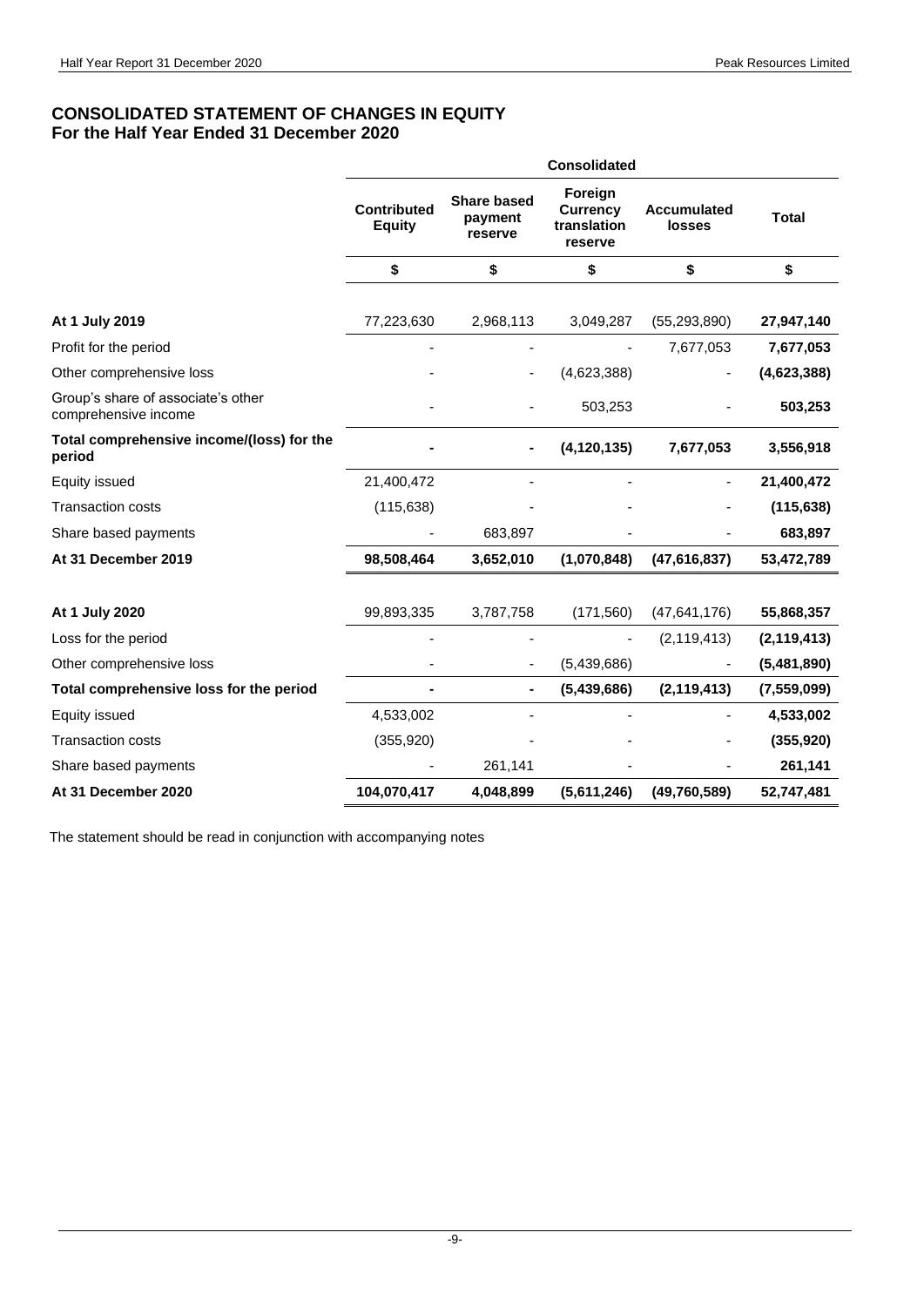## **NOTES TO THE FINANCIAL STATEMENTS For the Half Year Ended 31 December 2020**

#### **1 Corporate information**

The financial report of Peak Resources Limited (the Group) for the half year ended 31 December 2020 was authorised for issue in accordance with a resolution of the directors on 12 March 2021.

Peak Resources Limited is a company limited by shares incorporated in Australia whose shares are publicly traded on the Australian Securities Exchange (ASX). The address of its registered office and principal place of business is disclosed in the introduction to the Half Year Report of 31 December 2020.

The principal activity of the Group during the year was the investment in exploration and evaluation of mineral projects.

#### **2 Statement of significant accounting policies**

#### **a) Statement of compliance**

The half-year consolidated financial statements are a general purpose condensed financial report prepared in accordance with the requirements of the Corporations Act 2001, and Australian Accounting Standard AASB 134: 'Interim Financial Reporting'. Compliance with AASB 134 ensures compliance with IAS 34 'Interim Financial Reporting'.

This half-year financial report does not include full disclosures of the type normally included in an annual financial report. Therefore, it cannot be expected to provide as full an understanding of the financial performance, financial position and cash flows of the group as in the full financial report.

It is recommended that this half-year financial report be read in conjunction with the annual financial report for the year ended 30 June 2020 and any public announcements made by Peak Resources Limited and its subsidiaries during the half-year in accordance with continuous disclosure requirements arising under the Corporations Act 2001 and ASX Listing Rules.

The accounting policies adopted are consistent with those of the previous financial year and the corresponding interim review period except as set out below.

#### **b) Basis of preparation**

The half-year report has been prepared on an accruals basis and is based on historical cost. The Company is domiciled in Australia and all amounts are presented in Australian dollars, unless otherwise noted. For the purpose of preparing the halfyear report, the half-year has been treated as a discrete reporting period.

#### **Going Concern**

The Group has net current assets of \$4,525,414 as at 31 December 2020 (30 June 2020: \$2,037,335) and for the half-year ended 31 December 2020 incurred an operating cash outflow of \$1,933,493 (half-year ended 31 December 2019 operating cash outflow of \$1,375,943).

Based on the Group's cashflow forecasts, as the Group works towards the finalisation of permitting and the commencement of development activities for the Ngualla project, the Group will be required to raise additional funds over the course of the next 12 months.

In the directors' opinion, there are reasonable grounds to believe that the Group has the ability to raise further funding as needed. However, in the event that additional funding is not forthcoming the Group will need to reduce its discretionary spending to ensure that it has sufficient cash on hand to continue in operation. As a result of the need to raise additional equity or reduce discretionary spending if funds are not forthcoming, there is material uncertainty whether the Group will be able to continue as a going concern and, therefore whether it will realise its assets and discharge its liabilities in the normal course of business and at the amounts stated in the half-year financial report. No adjustments have been made relating to the recoverability and classification of recorded asset amounts and classification of liabilities that might be necessary should the Group not continue as a going concern.

#### **c) Basis of consolidation**

The consolidated financial statements of Peak Resources Limited comprise the financial statements of the Group and its subsidiaries as at 31 December 2020. Control is achieved when the Group is exposed, or has rights, to variable returns from its involvement with the investee and has the ability to affect those returns through its power over the investee. Specifically, the Group controls an investee if and only if the Group has:

Power over the investee (i.e. existing rights that give it the current ability to direct the relevant activities of the investee)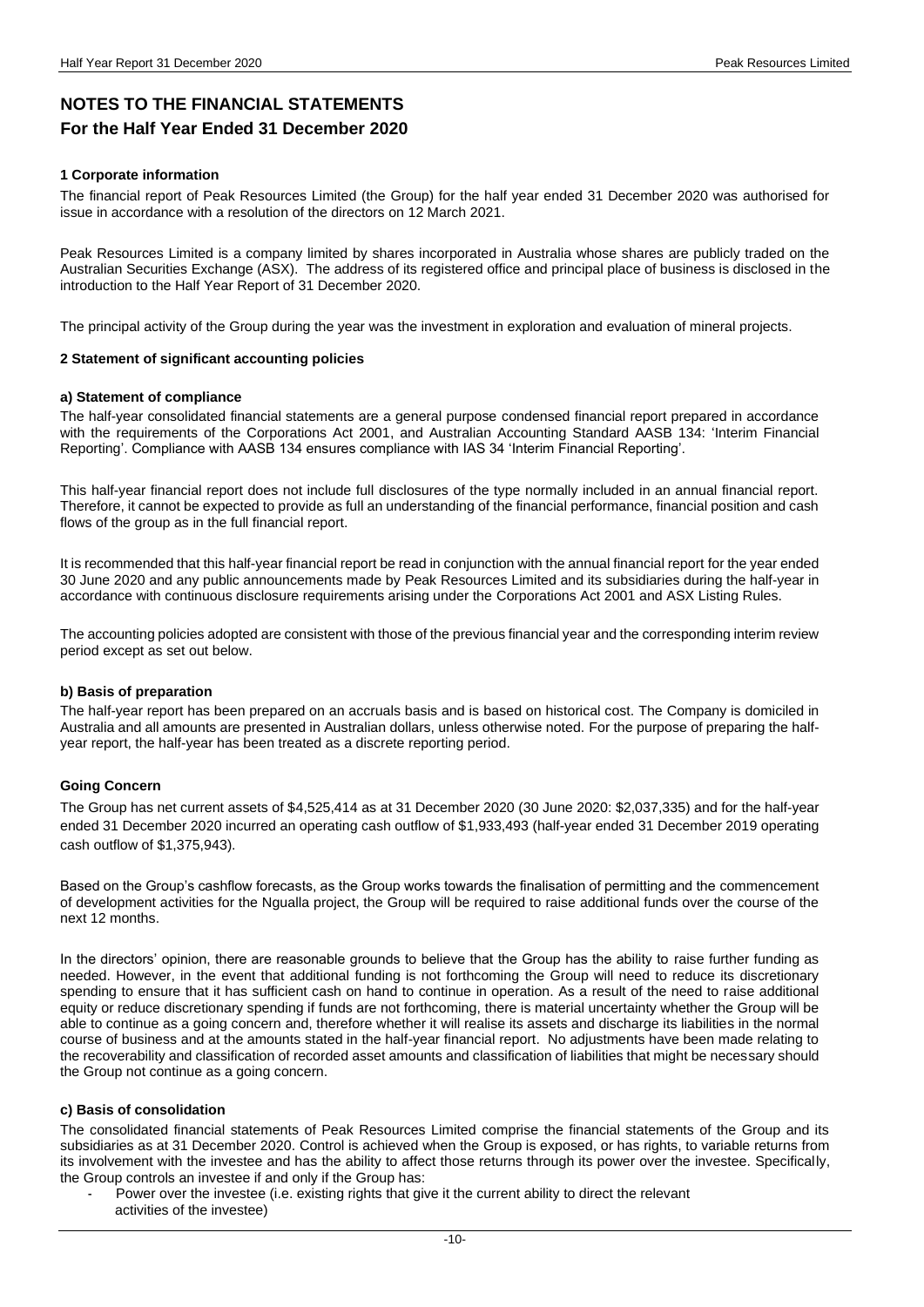#### **2 Statement of significant accounting policies (continued) c) Basis of consolidation (continued)**

- Exposure, or rights, to variable returns from its involvement with the investee, and
- The ability to use its power over the investee to affect its returns

When the Group has less than a majority of the voting or similar rights of an investee, the Group considers all relevant facts and circumstances in assessing whether it has power over an investee, including:

- The contractual arrangement with the other vote holders of the investee
- Rights arising from other contractual arrangements
- The Group's voting rights and potential voting rights

The Group re-assesses whether or not it controls an investee if facts and circumstances indicate that there are changes to one or more of the three elements of control. Consolidation of a subsidiary begins when the Group obtains control over the subsidiary and ceases when the Group loses control of the subsidiary. Assets, liabilities, income and expenses of a subsidiary acquired or disposed of during the year are included in the statement of comprehensive income from the date the Group gains control until the date the Group ceases to control the subsidiary.

All inter-company balances and transactions between entities in the Group, including any unrealised profits or losses, have been eliminated on consolidation. Accounting policies of subsidiaries have been changed where necessary to ensure consistencies with those policies applied by the parent entity. All controlled entities have a June financial year-end.

If the Group loses control over a subsidiary, it derecognises the related assets, liabilities, non-controlling interest and other components of equity, while any resultant gain or loss is recognised in profit or loss. Any investment retained is recognised at fair value. Where controlled entities have entered or left the Group during the year, their operating results have been included/excluded from the date control was obtained or until the date control ceased through an equity transaction.

The acquisition of the remaining ownership of the PAM Group in the prior year (refer note 5) was accounted for as an asset acquisition, with the Group electing to utilise the total historical cost of acquisition for its investment in the PAM Group. The Group has applied this accumulated acquisition cost to the assets and liabilities acquired at their relative fair values.

#### **d) Impact of new standards applied for the first time**

The accounting policies adopted in the preparation of the half-year consolidated financial statements are consistent with those followed in the preparation of the Company's annual financial report for the year ended 30 June 2020 and the corresponding interim review period, except for the adoption of new and amended accounting standards and interpretations effective as of 1 July 2020, as per below. The adoption of these new and amended accounting standards and interpretations did not have an impact on the consolidated entity.

#### **Amendments to AASB 3:** *Definition of a Business*

The amendment to AASB 3 clarifies that to be considered a business, an integrated set of activities and assets must include, at a minimum, an input and a substantive process that together significantly contribute to the ability to create output. Furthermore, it clarified that a business can exist without including all of the inputs and processes needed to create outputs. These amendments had no impact on the consolidated financial statements of the Group but may impact future periods should the Group enter into any business combinations.

#### **Amendments to AASB 7, AAB 9 and IAS 39:** *Interest Rate Benchmark Reform*

The amendments to AASB 9 *Financial Instruments* and AASB 139 *Financial Instruments: Recognition and Measurement* provide a number of reliefs, which apply to all hedging relationships that are directly affected by interest rate benchmark reform. A hedging relationship is affected if the reform gives rise to uncertainties about the timing and or amount of benchmark-based cash flows of the hedged item or the hedging instrument. These amendments had no impact on the consolidated financial statements of the Group as it does not have any interest rate hedge relationships.

#### **Amendments to AASB 101 and AASB 108:** *Definition of Material*

The amendments provide a new definition of material that states "information is material if omitting, misstating or obscuring it could reasonably be expected to influence decisions that the primary users of general purpose financial statements make on the basis of those financial statements, which provide financial information about a specific reporting entity." The amendments clarify that materiality will depend on the nature or magnitude of information, either individually or in combination with other information, in the context of the financial statements. A misstatement of information is material if it could reasonably be expected to influence decisions made by the primary users. These amendments had no impact on the consolidated financial statements of, nor is there expected to be any future impact to the Group.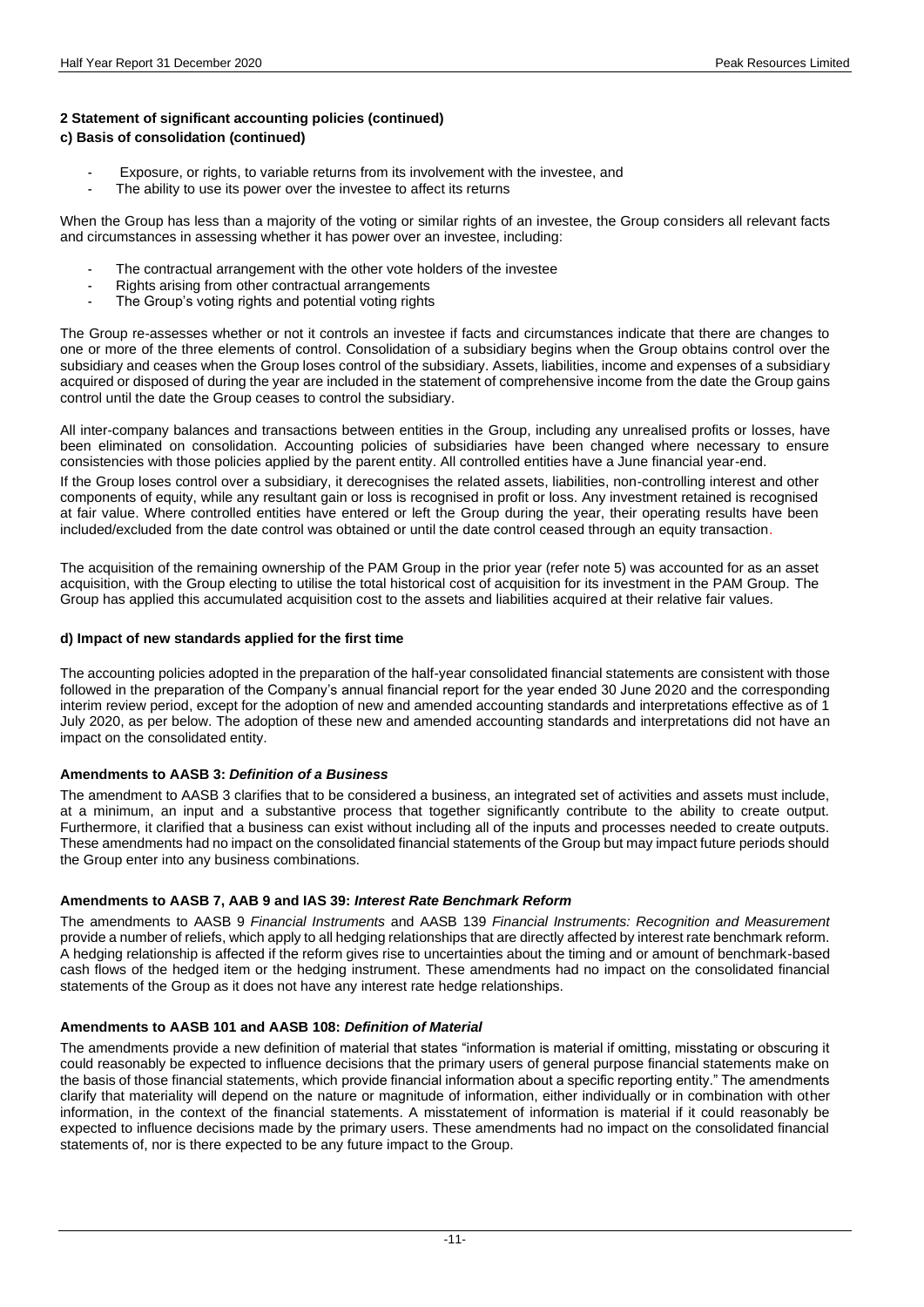#### **Conceptual Framework for Financial Reporting issued on 29 March 2018**

The Conceptual Framework is not a standard, and none of the concepts contained therein override the concepts or requirements in any standard. The purpose of the Conceptual Framework is to assist the IASB in developing standards, to help preparers develop consistent accounting policies where there is no applicable standard in place and to assist all parties to understand and interpret the standards. The revised Conceptual Framework includes some new concepts, provides updated definitions and recognition criteria for assets and liabilities and clarifies some important concepts. These amendments had no impact on the consolidated financial statements of the Group.

#### *Standards issued but not yet effective*

Significant Australian Accounting Standards and Interpretations that are issued, but are not yet effective, up to the date of issuance of the Group's financial statements is not expected to be material. The Group intends to adopt these new standards and interpretations, if applicable, when they become effective.

#### **3 (LOSS)/PROFIT BEFORE INCOME TAX EXPENSE**

|                                                                                                                   | <b>Consolidated</b>       |                           |
|-------------------------------------------------------------------------------------------------------------------|---------------------------|---------------------------|
|                                                                                                                   | 31 December<br>2020<br>\$ | 31 December<br>2019<br>\$ |
| The following income and expense items are relevant in explaining the financial<br>performance for the half-year: |                           |                           |
| Administrative and other costs                                                                                    |                           |                           |
| Corporate and compliance                                                                                          | (62, 363)                 | (75, 119)                 |
| Occupancy expenses                                                                                                | (44, 379)                 | (53, 196)                 |
| Travel expenses<br>٠                                                                                              | (31, 114)                 | (106, 639)                |
| Other expenses                                                                                                    | (538, 928)                | (592, 581)                |
| Unrealised foreign exchange gain/(loss)<br>٠                                                                      | 6,079                     | (28, 542)                 |
| <b>Total Administrative and other costs</b>                                                                       | 670,705                   | 856,077                   |
| Technical feasibility costs                                                                                       | (978, 741)                | (324, 187)                |

#### **4 INVESTMENTS IN ASSOCIATES**

Prior to acquisition of the remaining interest in Peak African Minerals (PAM) on 12 November 2019 (see Note 5), the investment in PAM was accounted for using the equity method in the consolidated financial statements.

For the period ended 31 December 2019, the Group recognised a share of loss in the associate amounting to \$353,988.

#### **5 ASSET ACQUISITION**

On 4 November 2019, Peak's shareholders approved the acquisition of the remaining 25% interest in PAM, a company domiciled in Mauritius that owns 100% of the shares in PR NG Minerals Limited ("PRNG"), the 100% owner of the Ngualla Project in Tanzania. All conditions of the acquisition were satisfied and completion occurred on 12 November 2019. A total of 386,161,369 new fully paid ordinary shares were issued at an issue price at the completion date of \$0.043 to Appian Pinnacle Holdco Limited (Appian) and International Finance Corporation (IFC), after reduction for their outstanding contributions for the PAM group costs to completion. The cost of this acquisition consideration was \$16,604,938.

The total cost of acquisition was determined using the accumulated cost approach with the difference between this cost and the carrying value of Peak's equity accounted investment of its interest in associate on derecognition taken through the profit and loss as part of the gain on acquisition and reconsolidation of associate of \$10,429,216.

The Group's acquisition of PAM was accounted for as an asset acquisition rather than a business combination in the consolidated financial statements. The following table illustrates the apportionment of the acquisition cost to the assets and liabilities of PAM Group at their relative fair values at the acquisition date.

| 12 November 2019 |
|------------------|
|                  |
| 16,604,938       |
| 35,182,644       |
| 51,787,582       |
|                  |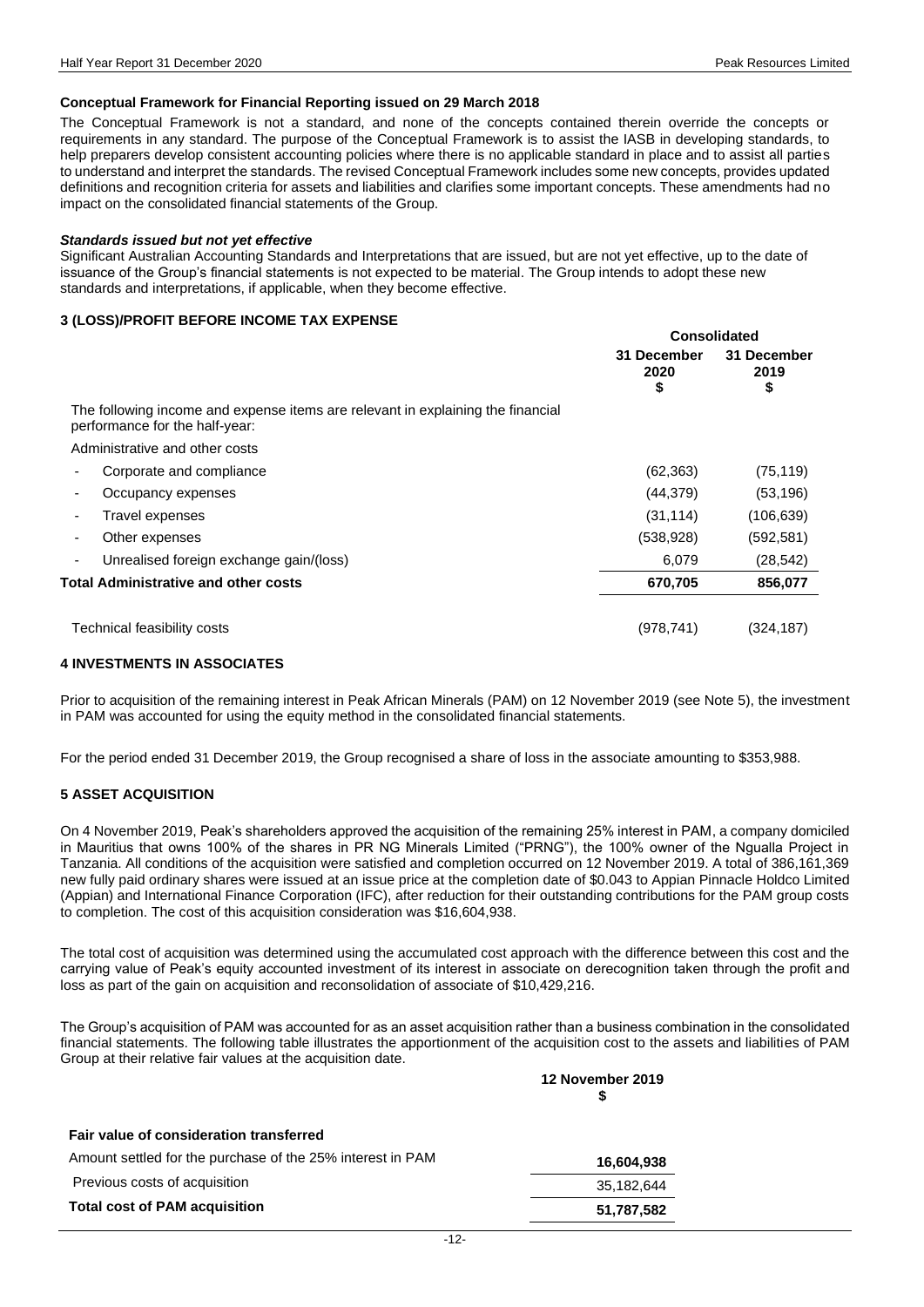## **Assignment of carrying amounts in PAM on acquisition at their relative fair values:** Cash and cash equivalents 41,897 Trade and other receivables 811 Prepayments 78,160 Exploration and evaluation expenditure 59,173,422 Property, plant and equipment 40,807 Trade and other payables (29,165) Royalty liability (7,518,350)

### **Total net assets acquired 51,787,582**

The exploration and evaluation expenditure relates in its entirety to the Ngualla Project.

#### **Tenure over Ngualla Project**

The Ngualla Project tenure is held over three licence areas held by PRNG; the area containing the Mineral Resource is subject to a SML application lodged in August 2017 for which grant is still pending following enactment of the changes to the Mining legislation announced by the Tanzanian Government in July 2017. The Prospecting Licence (PL) which PRNG held over this area, at the time of lodgement of the SML application, expired in September 2017. The Tanzanian Mining Act provides that the PL will remain valid until grant or refusal to grant an application for a licence is made. The Company expects the SML to be granted in due course. The other two licence areas are also held by PRNG under granted PL.

#### **6 EXPLORATION AND EVALUATION COSTS**

|                                      | Consolidated        |                 |  |
|--------------------------------------|---------------------|-----------------|--|
|                                      | 31 December<br>2020 | 30 June<br>2020 |  |
|                                      | \$                  | \$              |  |
| Movement in net carrying amount:     |                     |                 |  |
| Balance at beginning of period       | 59,419,382          |                 |  |
| Acquired on acquisition of PAM       |                     | 59,173,422      |  |
| Foreign exchange movements           | (6,042,731)         | 245,960         |  |
| Balance at end of period             | 53,376,651          | 59,419,382      |  |
| Capitalised areas of interest:       |                     |                 |  |
| Ngualla Rare Earth Project, Tanzania | 53,376,651          | 59,419,382      |  |
|                                      | 53,376,651          | 59,419,382      |  |

The ultimate recoupment of the costs carried forward for the exploration and evaluation phases is dependent on successful development and commercial exploitation or sale of the respective exploration areas.

Exploration and evaluation costs are assessed for impairment by the directors when facts and circumstances suggest that the carrying amount exceeds the further economic benefits that may be recovered from the asset. This assessment is performed when the above circumstances occur and at every reporting date.

| <b>7 ROYALTY LIABILITY</b>       | Consolidated              |                       |  |
|----------------------------------|---------------------------|-----------------------|--|
|                                  | 31 December<br>2020<br>\$ | 30 June<br>2020<br>\$ |  |
| Balance at beginning of period   | 5,857,433                 |                       |  |
| Recognised on acquisition of PAM |                           | 7,518,350             |  |
| Gain on re-measurement           |                           | (1,735,665)           |  |
| Accretion of interest            | 166.091                   |                       |  |
| Foreign exchange movements       | (610, 113)                | 74,748                |  |
| Balance at 31 December 2020      | 5,413,411                 | 5,857,433             |  |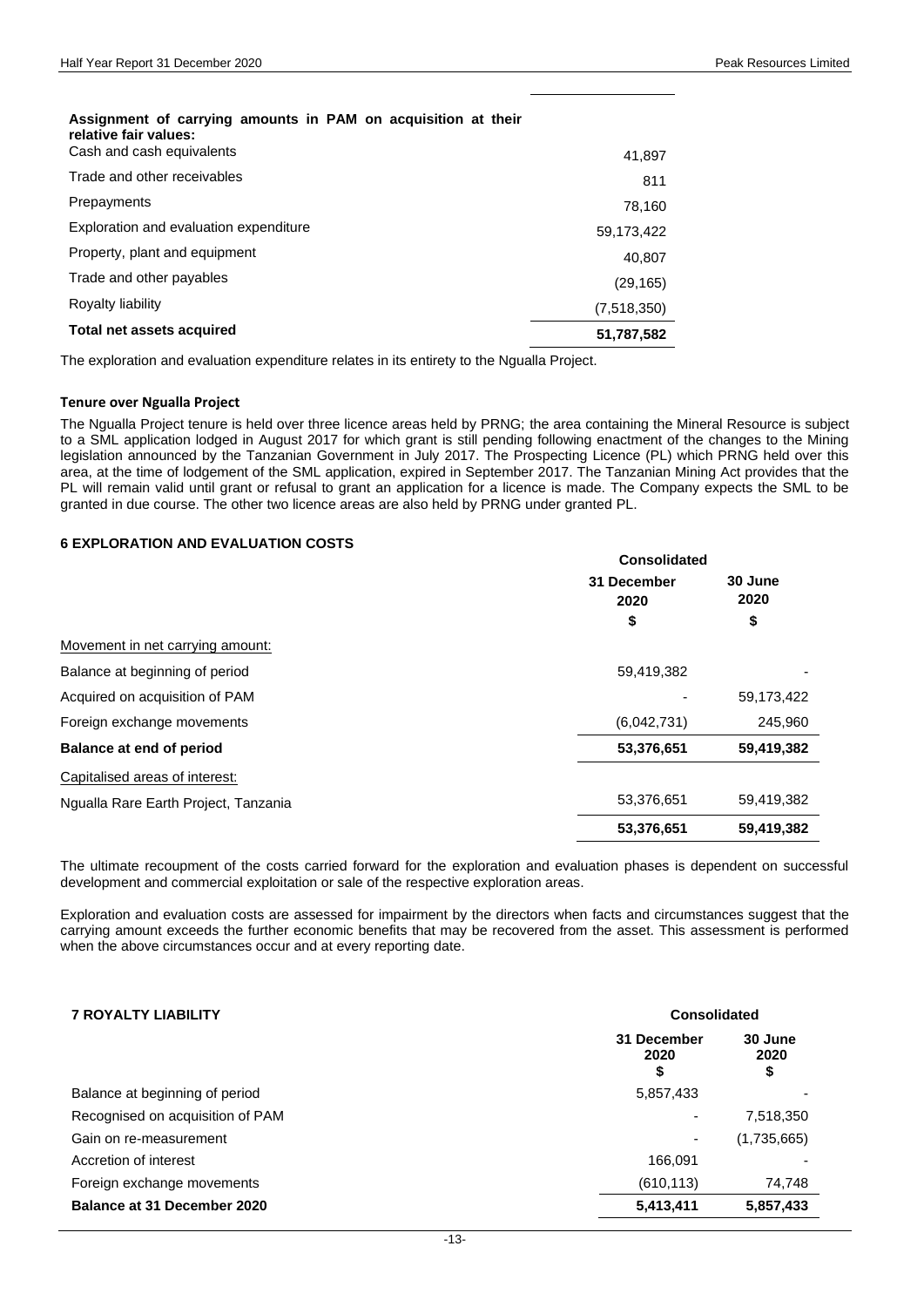Advance for future royalty – In July 2015 ANRF Royalty Company Limited (ANRF) and International Finance Corporation (IFC) advanced US\$5,191,191 for a 2% Gross Sales Royalty from the Ngualla Rare Earth's project. Forms of security customary for an agreement of this type have been agreed and have been or are registered including asset level security given by PR NG Minerals Limited. The 2% Gross Sales Royalty is a life-of-mine/ life-of-refinery Royalty that will continue to be payable on revenues generated from the operation after the Royalty Advance of US\$5,191,191 has been repaid. As the Group has yet to be granted the Special Mining Licence for the Ngualla project or made a Final Investment Decision, at this point in time, the recognition of a liability for its contingent consideration is not considered probable and hence no additional liability has been brought to account.

#### **8 CONTRIBUTED EQUITY**

|                                                                                                                      | <b>Issue Date</b> | Nos.          | \$          |
|----------------------------------------------------------------------------------------------------------------------|-------------------|---------------|-------------|
| Balance at 30 June 2019                                                                                              |                   | 799,255,869   | 77,223,630  |
| PEK placement @4c per share                                                                                          | 8-Aug-19          | 119,888,380   | 4,795,534   |
| <b>PAM Rollup consideration</b>                                                                                      | 12-Nov-19         | 386, 161, 369 | 16,604,938  |
| PEK placement @ 1.5c per share                                                                                       | 14-Apr-20         | 100,000,000   | 1,500,000   |
| Equity issue costs                                                                                                   |                   |               | (230, 767)  |
| Balance at 30 June 2020                                                                                              |                   | 1,405,305,618 | 99,893,335  |
| Shares issued on exercise of vested performance rights @ \$Nil<br>per share                                          | $3 -$ Jul $-20$   | 2,000,000     |             |
| Shares issued in settlement of deferred directors fees and<br>deferred executive remuneration $@$ 3.42c per share    | 7-Aug-20          | 3,762,020     | 128,662     |
| Placement @ 3.2c per share                                                                                           | 26-Oct-20         | 109,375,000   | 3,500,000   |
| Share Purchase Plan @ 3.2c per share                                                                                 | 17-Nov-2020       | 26,562,493    | 850,000     |
| Shares issued on exercise of vested performance rights @ \$Nil<br>per share                                          | 24-Nov-20         | 2,442,000     |             |
| Shares issued in settlement of directors' fees and equity<br>component of executive remuneration @ 6.3078c per share | 23-Dec-20         | 861,469       | 54,340      |
| <b>Equity Issue Costs</b>                                                                                            |                   |               | (355, 920)  |
| Balance at 31 December 2020                                                                                          |                   | 1,550,308,600 | 104,070,417 |

Ordinary shares have the right to receive dividends as declared, and in the event of winding up the Company, to participate in the proceeds from the sale of all surplus assets in proportion to the number of and amounts paid upon on shares held. Ordinary shares entitle their holder to one vote, either in person or by proxy, at a meeting of the Company.

#### *Options over ordinary shares (including performance rights)*

The following performance rights issues were made during the period:

7,400,000^ Performance Rights as a Short-Term Incentive to employees expiring 8 September 2021.

7,600,000^ Performance Rights as a Long-Term Incentive to employees expiring 8 September 2024.

The following options and performance rights were cancelled/expired/exercised during the period:

5,994,419 Unlisted Options exercisable at \$0.06 expiring 11 November 2020 expired unexercised.

5,000,000# Unlisted Options exercisable at \$0.10 expiring 21 June 2022 were cancelled for failing to meet the vesting conditions.

15,000,000# Unlisted Options exercisable at \$0.15 expiring 21 June 2023 were cancelled for failing to meet the vesting conditions.

3,000,000 unlisted options with an exercise price of \$0.065 lapsed unexercised.

1,500,000 unlisted options with an exercise price of \$0.035 lapsed unexercised.

11,000,000 unlisted options with an exercise price of \$0.03 lapsed unexercised.

2,000,000 vested Performance Rights exercisable on or before 5 March 2021 were exercised

2,442,000 vested Performance Rights exercisable on or before 8 September 2021 were exercised

# length of service and milestone vesting criteria applied

^The Performance Rights will vest on achievement of performance milestones set by the Board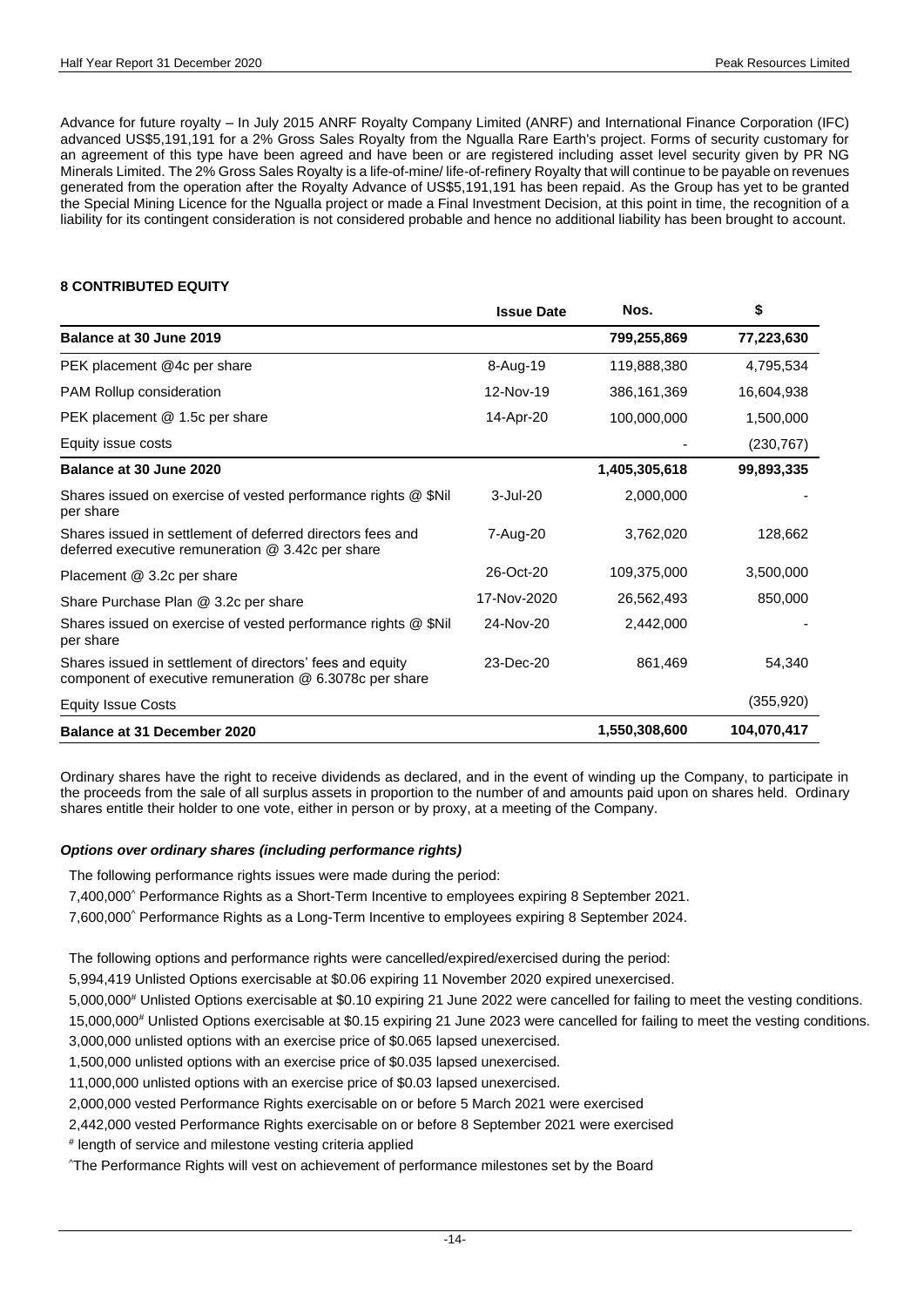#### **8 CONTRIBUTED EQUITY (continued)**

Options on issue at 31 December 2020:

| <b>Options over ordinary shares</b><br>(including performance rights) | Date of Issue | <b>Nos</b>  | <b>Status</b>                   | <b>Exercise Price</b> | <b>Expiry Date</b>         |
|-----------------------------------------------------------------------|---------------|-------------|---------------------------------|-----------------------|----------------------------|
| PEKOD listed options                                                  | 14-Apr-20     | 88,000,000  | Vested                          | \$0.03                | 14/04/2022                 |
| <b>Unlisted Options</b>                                               | 27-Feb-18     | 4,000,000   | Vested                          | \$0.060               | 27/02/2021                 |
| <b>Unlisted Options</b>                                               | 16-Jan-18     | 8,750,000   | Vested                          | \$0.065               | 16/01/2021                 |
| <b>Unlisted Options</b>                                               | 21-Jun-18     | 16,000,000  | Vested                          | \$0.05                | 21/06/2021                 |
| <b>Unlisted Options</b>                                               | 21-Jun-18     | 3,000,000   | Unvested                        | \$0.10                | 21/06/2022                 |
| <b>Unlisted Options</b>                                               | 21-Jun-18     | 5,000,000   | Unvested                        | \$0.15                | 21/06/2023                 |
| <b>Unlisted Options</b>                                               | 21-Jun-18     | 9,000,000   | Vested                          | \$0.065               | 14/06/2021                 |
| <b>Unlisted Options</b>                                               | 16-Jan-19     | 4,250,000   | Vested                          | \$0.035               | 17/01/2022                 |
| <b>Unlisted Options</b>                                               | 6-May-19      | 30,300,000  | Vested                          | \$0.030               | 05/03/2023                 |
| <b>Unlisted Options</b>                                               | 04-Nov-19     | 2,000,000   | Vested                          | \$0.05                | 21/06/2021                 |
| <b>Unlisted Options</b>                                               | 04-Nov-19     | 3,000,000   | Unvested                        | \$0.10                | 21/06/2022                 |
| <b>Unlisted Options</b>                                               | 04-Nov-19     | 5,000,000   | Unvested                        | \$0.15                | 21/06/2023                 |
| <b>Unlisted Options</b>                                               | 04-Nov-19     | 21,000,000  | Vested                          | \$0.060               | 11/05/2021                 |
| Performance Rights STI                                                | 08-Sep-2020   | 4,958,000   | Unvested                        | \$nil                 | 08/09/2021                 |
| Performance Rights LTI                                                | 08-Sep-2020   | 7,600,000   | Unvested                        | \$nil                 | 08/09/2024                 |
| <b>Balance at 31 December 2020</b>                                    |               | 211,858,000 | <b>Vested &amp;</b><br>unvested | \$nil-\$0.15          | 16/01/2021 -<br>08/09/2024 |

#### **9 RESERVES**

|                                                                  | <b>Share based</b><br>payment reserve | <b>Foreign Currency</b><br>translation reserve | <b>Total</b> |
|------------------------------------------------------------------|---------------------------------------|------------------------------------------------|--------------|
|                                                                  | \$                                    | \$                                             | \$           |
| At 1 July 2019                                                   | 2,968,113                             | 3,049,287                                      | 6,017,400    |
| Share based payment made 1 July 2019 to 30<br>June 2020          | 819,645                               |                                                | 819,645      |
| Group's share of associates FCTR                                 |                                       | 503,253                                        | 503,253      |
| Recycled to the profit and loss on derecognition<br>of associate |                                       | (3,764,892)                                    | (3,764,892)  |
| Exchange difference on translation of foreign<br>operations      |                                       | 40,792                                         | 40,792       |
| At 30 June 2020                                                  | 3,787,758                             | (171, 560)                                     | 3,616,198    |
| Share based payment made 1 July 2019 to 31<br>December 2020      | 261,141                               |                                                | 261,141      |
| Exchange difference on translation of foreign                    |                                       |                                                |              |
| operations                                                       |                                       | (5,439,686)                                    | (5,439,686)  |
| At 31 December 2020                                              | 4,048,899                             | (5,611,246)                                    | (1,562,347)  |

The share-based payment reserve is used to recognise the value of equity benefits provided to employees and directors as part of their remuneration, and other parties as part of their compensation for supply of goods and services.

Foreign currency translation reserve is used to recognise exchange difference arising from the translation of foreign operations to the Australian dollar which is the consolidated entity's presentation currency.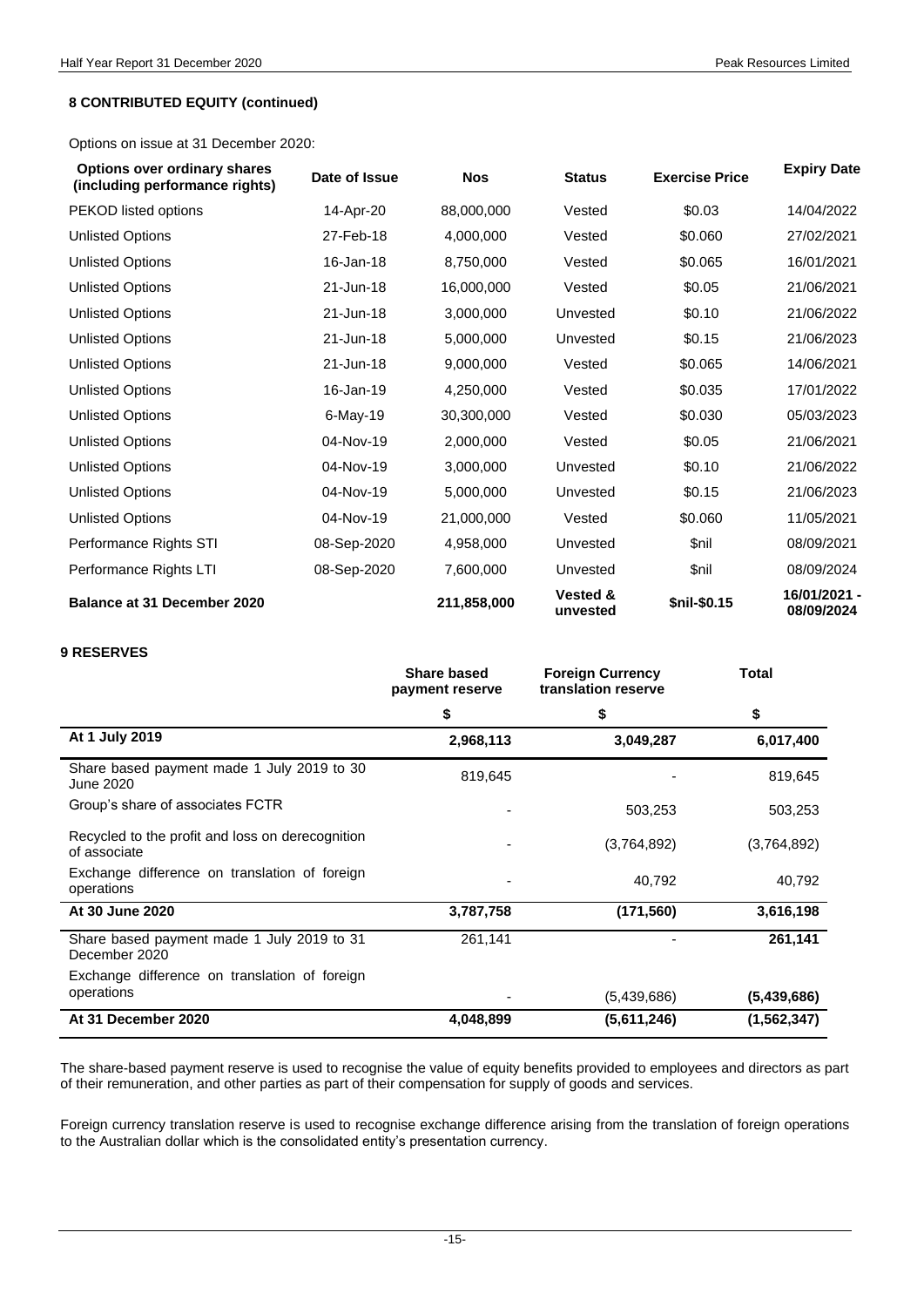#### **10 OPERATING SEGMEN***TS*

*AASB 8 Operating* Segments requires operating segments to be identified on the basis of internal reports that are regularly reviewed by the Chief Operating Decision Maker (CODM) to make decisions about resources to be allocated to the segment and assess its performance, and for which discrete financial information is available. In the case of the Group the CODM is the executive management team and all information reported to the CODM is based on the consolidated results of the Group as one operating segment and the Group's activities as an investor in one exploration project. Accordingly, the Group has only one reportable segment and the results been the same as the Group results.

#### **11 COMMITMENTS**

Peak Resources Limited had no commitments to purchase property, plant and equipment or contingent liabilities at half year end 31 December 2020 (31 December 2019: \$33,000 to 31 December 2020).

Peak's 100% owned subsidiary Peak African Minerals has provided a fully drawn working capital loan facility of US\$4,209,317 at 8% interest plus a finance charge of US\$684,000. The facility is not currently due and payable, however if and when the facility is repaid the interest and finance charge will be subject to withholding tax at 10% which is estimated to be US\$214,379 as at 31 December 2020.

#### **12 EVENTS SUBSEQUENT TO REPORTING DATE**

Subsequent to the period end, 36,000,000 unlisted and listed options at various exercise prices and expiry dates were exercised to provide gross proceeds of A\$1,801,875 to the Company. A further 8,250,000 shares were issued for gross proceeds of \$435,000.

Other than the matters referred to above there were no other events that have a material impact on the financial statements or operations of the Group and Company (2019: None).

#### **13 NON-CASH FINANCING AND INVESTING ACTIVITIES**

The acquisition of the balance of PAM's shares from Appian and IFC in the prior period was settled via the issue of 386,161,369 shares with a value of \$16,604,938 (see Notes 5 and 8).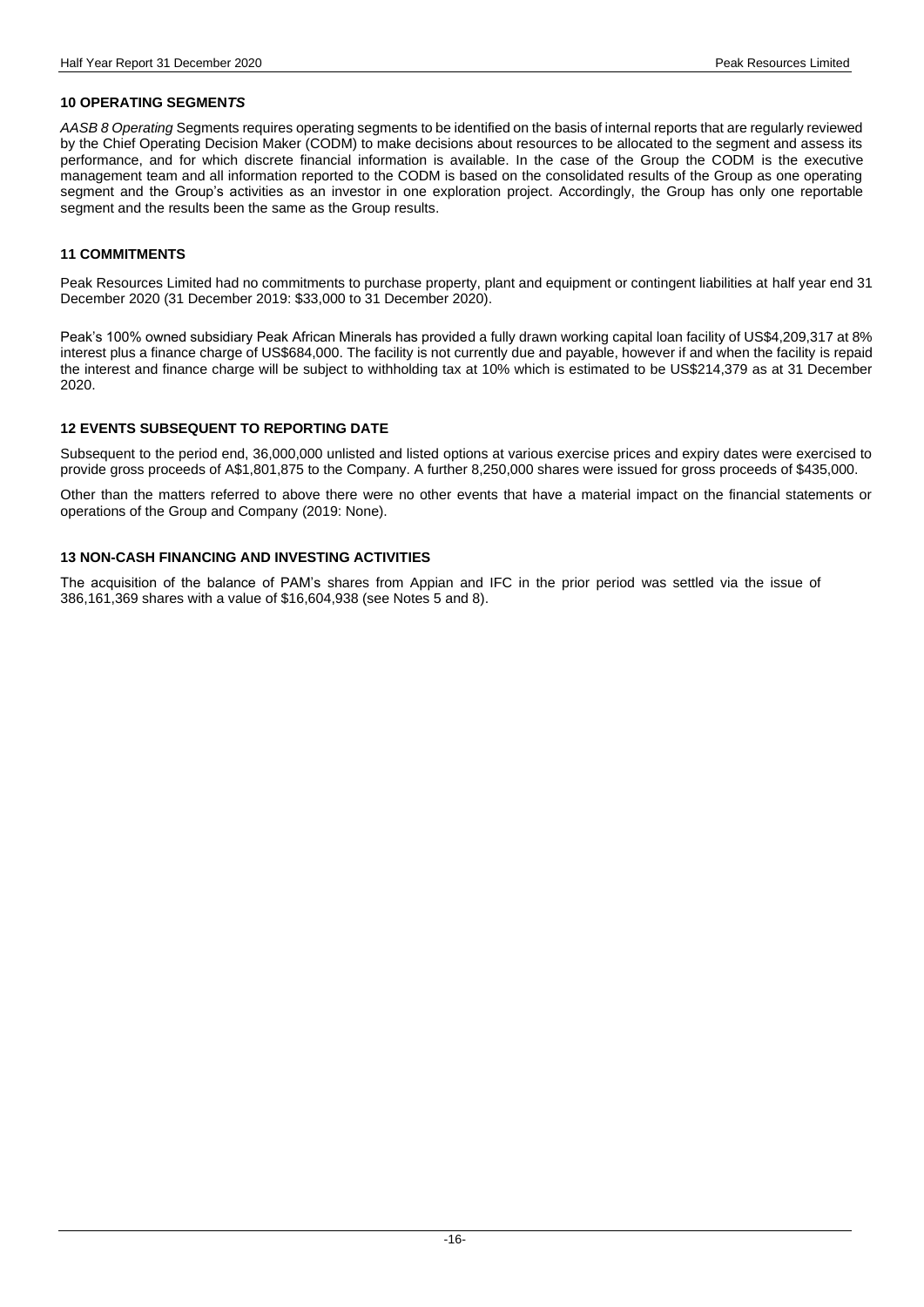#### **DIRECTORS' DECLARATION**

In the opinion of the directors of Peak Resources Limited ('the Company'):

The attached financial statements and notes thereto are in accordance with the Corporations Act 2001, including:

- a. complying with Accounting Standard AASB 134 'Interim Financial Reporting', the Corporations Regulations 2001 and other mandatory professional reporting requirements; and
- b. giving a true and fair view of the consolidated entity's financial position as at 31 December 2020 and of its performance for the half-year then ended.

Subject to the matters set out in note 2(b), there are reasonable grounds to believe that the Company will be able to pay its debts as and when they become due and payable.

This declaration is signed in accordance with a resolution of the Board of Directors made pursuant to s.303(5) of the Corporations Act 2001.

On behalf of the Directors

Bardin Davis Managing Director Dated this 12<sup>th</sup> day of March 2021

Tony Pearson Chairman Dated this 12<sup>th</sup> day of March 2021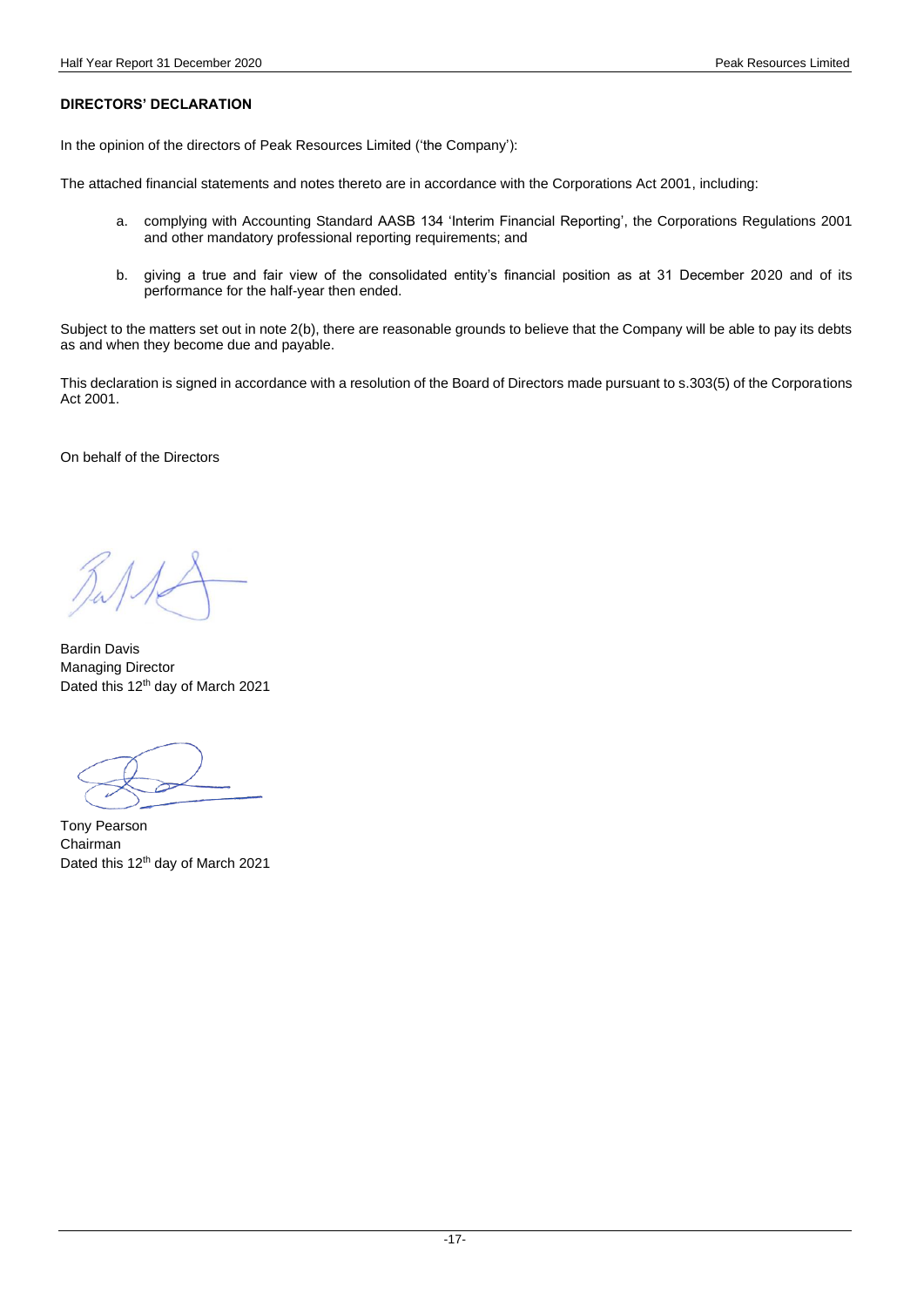

Ernst & Young 11 Mounts Bay Road Perth WA 6000, Australia<br>GPO Box M939 Perth WA 6843 Tel: +61 8 9429 2222 Fax: +61 8 9429 2436 ev.com/au

## Independent auditor's review report to the members of Peak **Resources Limited**

## Report on the half-year financial report

#### Conclusion

We have reviewed the accompanying half-year financial report of Peak Resources Limited (the Company) and its subsidiaries (collectively the Group), which comprises the consolidated statement of financial position as at 31 December 2020, the consolidated statement of comprehensive income, consolidated statement of changes in equity and consolidated statement of cash flows for the half-year ended on that date, notes comprising a statement of accounting policies and other explanatory information, and the directors' declaration.

Based on our review, which is not an audit, nothing has come to our attention that causes us to believe that the half-year financial report of the Group is not in accordance with the Corporations Act 2001, including:

- a. giving a true and fair view of the consolidated financial position of the Group as at 31 December 2020 and of its consolidated financial performance for the half-year ended on that date; and
- complying with Accounting Standard AASB 134 Interim Financial Reporting and the b. Corporations Regulations 2001.

#### Emphasis of matter - material uncertainty related to going concern

We draw attention to Note 2(b) of the financial report, which describes the principal conditions that raise doubt about the Group's ability to continue as a going concern. These events or conditions indicate that a material uncertainty exists that may cast significant doubt on the Group's ability to continue as a going concern. Our conclusion is not modified in respect of this matter.

#### Directors' responsibility for the half-year financial report

The directors of the Company are responsible for the preparation of the half-year financial report that gives a true and fair view in accordance with Australian Accounting Standards and the Corporations Act 2001 and for such internal control as the directors determine is necessary to enable the preparation of the half-year financial report that is free from material misstatement, whether due to fraud or error.